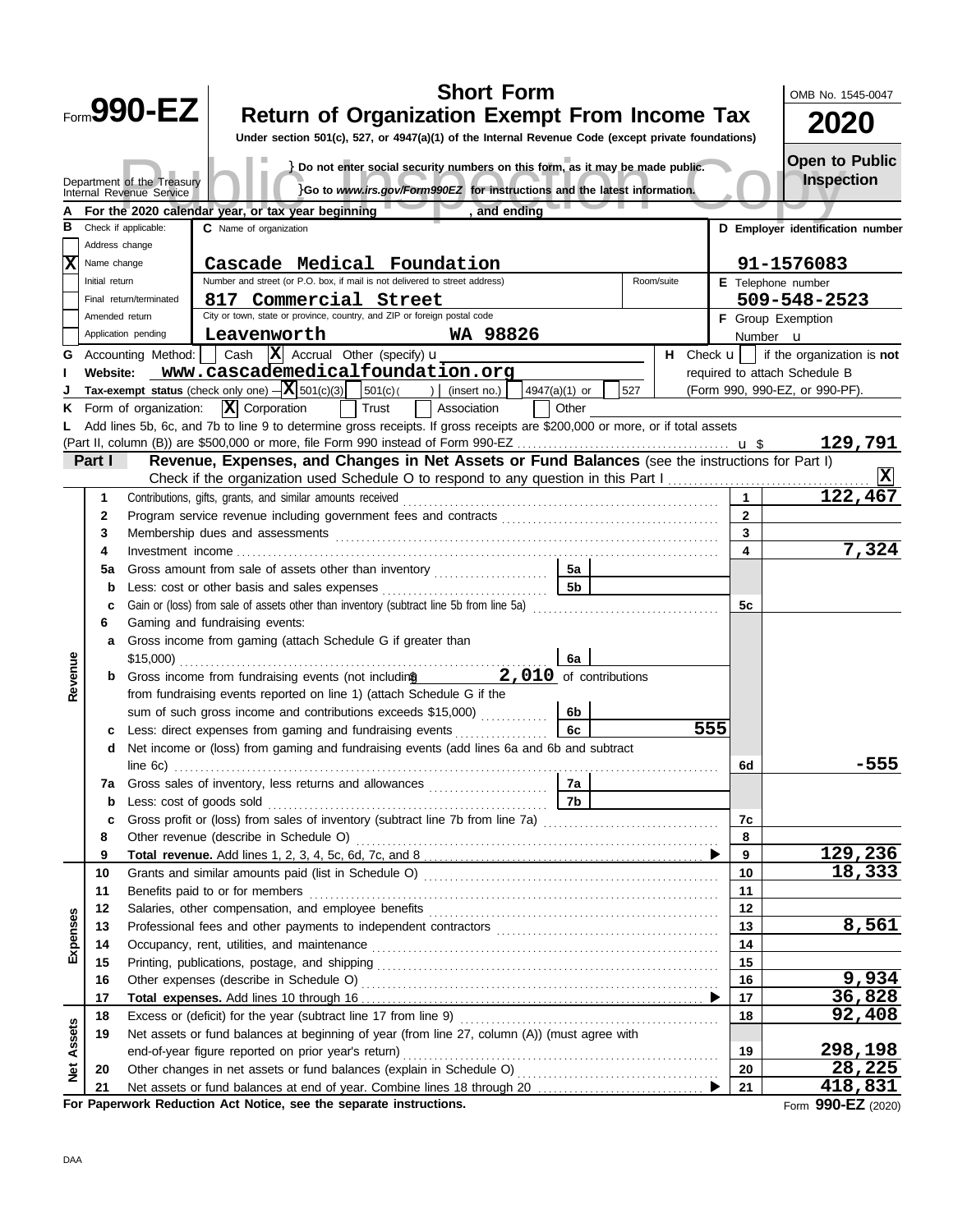| Form 990-EZ (2020)<br>Cascade Medical Foundation                                                                                                                                                                      |             | 91-1576083                                                            |                       |          | Page 2                                                                                                           |
|-----------------------------------------------------------------------------------------------------------------------------------------------------------------------------------------------------------------------|-------------|-----------------------------------------------------------------------|-----------------------|----------|------------------------------------------------------------------------------------------------------------------|
| Part II<br><b>Balance Sheets</b> (see the instructions for Part II)                                                                                                                                                   |             |                                                                       |                       |          |                                                                                                                  |
|                                                                                                                                                                                                                       |             |                                                                       |                       |          | $ {\bf x} $                                                                                                      |
|                                                                                                                                                                                                                       |             |                                                                       | (A) Beginning of year |          | (B) End of year                                                                                                  |
|                                                                                                                                                                                                                       |             |                                                                       | 298,231               | 22       | 422,083                                                                                                          |
|                                                                                                                                                                                                                       |             |                                                                       | 0                     | 23       |                                                                                                                  |
|                                                                                                                                                                                                                       |             |                                                                       | 0                     | 24       | 367                                                                                                              |
| 25 Total assets                                                                                                                                                                                                       |             |                                                                       | 298,231               | 25       | 422,450                                                                                                          |
|                                                                                                                                                                                                                       |             |                                                                       | 33                    | 26       | 3,619                                                                                                            |
| 27 Net assets or fund balances (line 27 of column (B) must agree with line 21)                                                                                                                                        |             |                                                                       | 298,198               | 27       | 418,831                                                                                                          |
| Statement of Program Service Accomplishments (see the instructions for Part III)<br>Part III                                                                                                                          |             |                                                                       |                       |          |                                                                                                                  |
| Check if the organization used Schedule O to respond to any question in this Part III                                                                                                                                 |             |                                                                       | X                     |          | <b>Expenses</b>                                                                                                  |
| What is the organization's primary exempt purpose?                                                                                                                                                                    |             |                                                                       |                       |          | (Required for section                                                                                            |
| See Schedule O                                                                                                                                                                                                        |             |                                                                       |                       |          | $501(c)(3)$ and $501(c)(4)$                                                                                      |
| Describe the organization's program service accomplishments for each of its three largest program services,                                                                                                           |             |                                                                       |                       |          | organizations; optional for                                                                                      |
| as measured by expenses. In a clear and concise manner, describe the services provided, the number of                                                                                                                 |             |                                                                       |                       | others.) |                                                                                                                  |
| persons benefited, and other relevant information for each program title.                                                                                                                                             |             |                                                                       |                       |          |                                                                                                                  |
| 28 See Schedule O                                                                                                                                                                                                     |             |                                                                       |                       |          |                                                                                                                  |
|                                                                                                                                                                                                                       |             |                                                                       |                       |          |                                                                                                                  |
|                                                                                                                                                                                                                       |             |                                                                       |                       |          |                                                                                                                  |
| 18, 333) If this amount includes foreign grants, check here<br>(Grants \$                                                                                                                                             |             |                                                                       |                       | 28a      | 19,483                                                                                                           |
| 29                                                                                                                                                                                                                    |             |                                                                       |                       |          |                                                                                                                  |
|                                                                                                                                                                                                                       |             |                                                                       |                       |          |                                                                                                                  |
|                                                                                                                                                                                                                       |             |                                                                       |                       |          |                                                                                                                  |
| (Grants \$                                                                                                                                                                                                            |             |                                                                       |                       | 29a      |                                                                                                                  |
| 30                                                                                                                                                                                                                    |             |                                                                       |                       |          |                                                                                                                  |
|                                                                                                                                                                                                                       |             |                                                                       |                       |          |                                                                                                                  |
|                                                                                                                                                                                                                       |             |                                                                       |                       |          |                                                                                                                  |
|                                                                                                                                                                                                                       |             |                                                                       |                       |          |                                                                                                                  |
| (Grants $$$                                                                                                                                                                                                           |             |                                                                       |                       | 30a      |                                                                                                                  |
|                                                                                                                                                                                                                       |             |                                                                       |                       |          |                                                                                                                  |
| (Grants $$$                                                                                                                                                                                                           |             |                                                                       |                       | 31a      | 19,483                                                                                                           |
| 32 Total program service expenses (add lines 28a through 31a)<br>List of Officers, Directors, Trustees, and Key Employees (list each one even if not compensated - see the instructions for Part A4<br><b>Part IV</b> |             |                                                                       |                       | 32       |                                                                                                                  |
|                                                                                                                                                                                                                       |             |                                                                       |                       |          |                                                                                                                  |
| (a) Name and title                                                                                                                                                                                                    | (b) Average | (c) Reportable<br>compensation                                        | (d) Health benefits,  |          |                                                                                                                  |
|                                                                                                                                                                                                                       |             | devoted to position (Forms W-2/1099-MISC)<br>(if not paid, enter -0-) | deferred compensation |          | contributions to employee (e) Estimated amount of<br>benefit plans, and other compensation<br>other compensation |
| Linda Bradshaw                                                                                                                                                                                                        |             |                                                                       |                       |          |                                                                                                                  |
| Chair                                                                                                                                                                                                                 | 3.00        | 0                                                                     |                       | U        | U                                                                                                                |
| Nancy Lellelid                                                                                                                                                                                                        |             |                                                                       |                       |          |                                                                                                                  |
| Vice Chair                                                                                                                                                                                                            | 3.00        | 0                                                                     |                       | 0        | 0                                                                                                                |
| Dana Wilson                                                                                                                                                                                                           |             |                                                                       |                       |          |                                                                                                                  |
| Secretary                                                                                                                                                                                                             | 3.00        | 0                                                                     |                       | 0        | 0                                                                                                                |
| Mark Judy                                                                                                                                                                                                             |             |                                                                       |                       |          |                                                                                                                  |
| Treasurer                                                                                                                                                                                                             | 3.00        | 0                                                                     |                       | 0        | 0                                                                                                                |
| Bob Adamson                                                                                                                                                                                                           |             |                                                                       |                       |          |                                                                                                                  |
| Director                                                                                                                                                                                                              | 2.00        | 0                                                                     |                       | 0        | $\pmb{\mathsf{O}}$                                                                                               |
| Mogens Bach                                                                                                                                                                                                           |             |                                                                       |                       |          |                                                                                                                  |
|                                                                                                                                                                                                                       | 2.00        | 0                                                                     |                       | 0        | $\pmb{\mathsf{O}}$                                                                                               |
| Director<br>Scott Bradshaw                                                                                                                                                                                            |             |                                                                       |                       |          |                                                                                                                  |
|                                                                                                                                                                                                                       |             |                                                                       |                       | 0        | $\pmb{\mathsf{O}}$                                                                                               |
| Director                                                                                                                                                                                                              | 2.00        | 0                                                                     |                       |          |                                                                                                                  |
| Bob Jennings                                                                                                                                                                                                          |             |                                                                       |                       |          |                                                                                                                  |
| Director                                                                                                                                                                                                              | 2.00        | 0                                                                     |                       | 0        | $\pmb{\mathsf{O}}$                                                                                               |
| Terri Judy                                                                                                                                                                                                            |             |                                                                       |                       |          |                                                                                                                  |
| Director                                                                                                                                                                                                              | 2.00        | 0                                                                     |                       | 0        | $\pmb{\mathsf{O}}$                                                                                               |
| Linda Kinder                                                                                                                                                                                                          |             |                                                                       |                       |          |                                                                                                                  |
| Director                                                                                                                                                                                                              | 2.00        | 0                                                                     |                       | 0        | $\pmb{\mathsf{O}}$                                                                                               |
| Ann MacPherson                                                                                                                                                                                                        |             |                                                                       |                       |          |                                                                                                                  |
| Director                                                                                                                                                                                                              | 2.00        | 0                                                                     |                       | 0        | 0                                                                                                                |
| Kathy Montgomery                                                                                                                                                                                                      |             |                                                                       |                       |          |                                                                                                                  |
| Director                                                                                                                                                                                                              | 2.00        | 0                                                                     |                       | 0        | $\mathbf 0$                                                                                                      |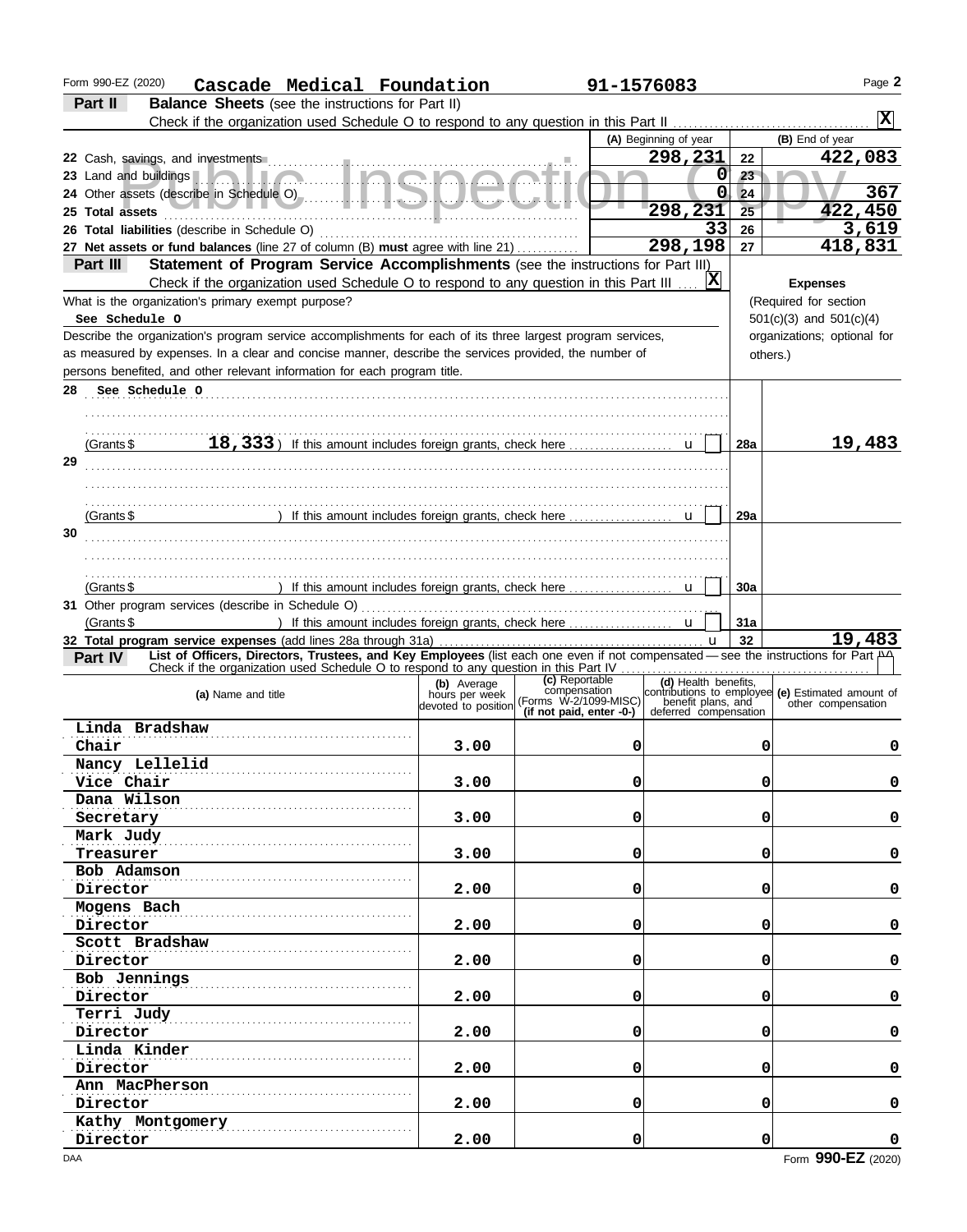### Form 990-EZ (2020) **Cascade Medical Foundation 91-1576083**

| Yes<br>Did the organization engage in any significant activity not previously reported to the IRS? If "Yes," provide a<br>33<br>X<br>detailed description of each activity in Schedule O<br>33<br>Were any significant changes made to the organizing or governing documents? If "Yes," attach a conformed<br>copy of the amended documents if they reflect a change to the organization's name. Otherwise, explain the<br>$\mathbf x$<br>change on Schedule O. See instructions<br>34<br>Did the organization have unrelated business gross income of \$1,000 or more during the year from business<br>35а<br>X<br>activities (such as those reported on lines 2, 6a, and 7a, among others)?<br>35a<br>b If "Yes" to line 35a, has the organization filed a Form 990-T for the year? If "No," provide an explanation in Schedule O<br>35 <sub>b</sub><br>Was the organization a section $501(c)(4)$ , $501(c)(5)$ , or $501(c)(6)$ organization subject to section $6033(e)$ notice,<br>c<br>X<br>reporting, and proxy tax requirements during the year? If "Yes," complete Schedule C, Part III<br>35 <sub>c</sub><br>Did the organization undergo a liquidation, dissolution, termination, or significant disposition of net assets<br>36<br>X<br>during the year? If "Yes," complete applicable parts of Schedule N<br>36<br>Enter amount of political expenditures, direct or indirect, as described in the instructions $\mathbf{u}$   37a  <br>0<br>37a<br>X<br>Did the organization file Form 1120-POL for this year?<br>37b<br>b<br>Did the organization borrow from, or make any loans to, any officer, director, trustee, or key employee; or were<br>38a<br>X<br>any such loans made in a prior year and still outstanding at the end of the tax year covered by this return?<br>38a<br>38b<br>Section 501(c)(7) organizations. Enter:<br>39a<br>Initiation fees and capital contributions included on line 9<br>a<br>39 <sub>b</sub><br>b<br>Section 501(c)(3) organizations. Enter amount of tax imposed on the organization during the year under:<br>40a<br>0<br>$0$ ; section 4955 $\mathbf u$<br>section 4911 <b>u</b><br>$\mathbf{0}$ ; section 4912 $\mathbf{u}$<br><b>b</b> Section 501(c)(3), 501(c)(4), and 501(c)(29) organizations. Did the organization engage in any section 4958<br>excess benefit transaction during the year, or did it engage in an excess benefit transaction in a prior year<br>X<br>that has not been reported on any of its prior Forms 990 or 990-EZ? If "Yes," complete Schedule L, Part I<br>40 <sub>b</sub><br>Section $501(c)(3)$ , $501(c)(4)$ , and $501(c)(29)$ organizations. Enter amount of tax imposed<br>c<br>on organization managers or disqualified persons during the year under sections 4912,<br>4955, and 4958<br>u<br><b>d</b> Section 501(c)(3), 501(c)(4), and 501(c)(29) organizations. Enter amount of tax on line<br>40c reimbursed by the organization<br>u<br>e All organizations. At any time during the tax year, was the organization a party to a prohibited tax shelter<br>X<br>transaction? If "Yes," complete Form 8886-T<br>40e<br>List the states with which a copy of this return is filed $\bf{u}$ None<br>41<br>Telephone no. u 509-548-2523<br>The organization's books are in care of <b>uMarlene</b> Ferrell<br>42a<br>817 Commercial Street<br>98826<br>$ZIP + 4$ <b>u</b><br>Located at <b>u</b> Leavenworth<br>WA<br>At any time during the calendar year, did the organization have an interest in or a signature or other authority over<br>Yes<br><b>No</b><br>b<br>X<br>a financial account in a foreign country (such as a bank account, securities account, or other financial account)?<br>42b<br>If "Yes," enter the name of the foreign country <b>u</b><br>See the instructions for exceptions and filing requirements for FinCEN Form 114, Report of Foreign Bank and<br>Financial Accounts (FBAR).<br>X<br>42c<br>c<br>If "Yes," enter the name of the foreign country <b>u</b><br>ul<br>43<br>and enter the amount of tax-exempt interest received or accrued during the tax year $\ldots$<br>Yes<br>No<br>Did the organization maintain any donor advised funds during the year? If "Yes," Form 990 must be<br>44a<br>X<br>completed instead of Form 990-EZ<br>44a<br>Did the organization operate one or more hospital facilities during the year? If "Yes," Form 990 must be<br>b<br>X<br>44b<br>X<br>44c<br>c<br>If "Yes" to line 44c, has the organization filed a Form 720 to report these payments? If "No," provide an<br>d<br>44d<br>X<br>Did the organization have a controlled entity within the meaning of section 512(b)(13)?<br>45a<br>45а<br>Did the organization receive any payment from or engage in any transaction with a controlled entity within the<br>b<br>meaning of section 512(b)(13)? If "Yes," Form 990 and Schedule R may need to be completed instead of<br>x<br>45b |    | Part V<br>Other Information (Note the Schedule A and personal benefit contract statement requirements in the<br>instructions for Part V.) Check if the organization used Schedule O to respond to any question in this Part V |  | $ \mathbf{x} $ |
|-------------------------------------------------------------------------------------------------------------------------------------------------------------------------------------------------------------------------------------------------------------------------------------------------------------------------------------------------------------------------------------------------------------------------------------------------------------------------------------------------------------------------------------------------------------------------------------------------------------------------------------------------------------------------------------------------------------------------------------------------------------------------------------------------------------------------------------------------------------------------------------------------------------------------------------------------------------------------------------------------------------------------------------------------------------------------------------------------------------------------------------------------------------------------------------------------------------------------------------------------------------------------------------------------------------------------------------------------------------------------------------------------------------------------------------------------------------------------------------------------------------------------------------------------------------------------------------------------------------------------------------------------------------------------------------------------------------------------------------------------------------------------------------------------------------------------------------------------------------------------------------------------------------------------------------------------------------------------------------------------------------------------------------------------------------------------------------------------------------------------------------------------------------------------------------------------------------------------------------------------------------------------------------------------------------------------------------------------------------------------------------------------------------------------------------------------------------------------------------------------------------------------------------------------------------------------------------------------------------------------------------------------------------------------------------------------------------------------------------------------------------------------------------------------------------------------------------------------------------------------------------------------------------------------------------------------------------------------------------------------------------------------------------------------------------------------------------------------------------------------------------------------------------------------------------------------------------------------------------------------------------------------------------------------------------------------------------------------------------------------------------------------------------------------------------------------------------------------------------------------------------------------------------------------------------------------------------------------------------------------------------------------------------------------------------------------------------------------------------------------------------------------------------------------------------------------------------------------------------------------------------------------------------------------------------------------------------------------------------------------------------------------------------------------------------------------------------------------------------------------------------------------------------------------------------------------------------------------------------------------------------------------------------------------------------------------------------------------------------------------------------------------------------------------------------------------------------------------------------------------------------------------------------------------------------------------------------------------------------------------------------------------------------------------------------------------------------------------------------------------------------------------------------------------------------------------------------------------------------------------------------------------------------------|----|-------------------------------------------------------------------------------------------------------------------------------------------------------------------------------------------------------------------------------|--|----------------|
|                                                                                                                                                                                                                                                                                                                                                                                                                                                                                                                                                                                                                                                                                                                                                                                                                                                                                                                                                                                                                                                                                                                                                                                                                                                                                                                                                                                                                                                                                                                                                                                                                                                                                                                                                                                                                                                                                                                                                                                                                                                                                                                                                                                                                                                                                                                                                                                                                                                                                                                                                                                                                                                                                                                                                                                                                                                                                                                                                                                                                                                                                                                                                                                                                                                                                                                                                                                                                                                                                                                                                                                                                                                                                                                                                                                                                                                                                                                                                                                                                                                                                                                                                                                                                                                                                                                                                                                                                                                                                                                                                                                                                                                                                                                                                                                                                                                                                                                   |    |                                                                                                                                                                                                                               |  | No             |
|                                                                                                                                                                                                                                                                                                                                                                                                                                                                                                                                                                                                                                                                                                                                                                                                                                                                                                                                                                                                                                                                                                                                                                                                                                                                                                                                                                                                                                                                                                                                                                                                                                                                                                                                                                                                                                                                                                                                                                                                                                                                                                                                                                                                                                                                                                                                                                                                                                                                                                                                                                                                                                                                                                                                                                                                                                                                                                                                                                                                                                                                                                                                                                                                                                                                                                                                                                                                                                                                                                                                                                                                                                                                                                                                                                                                                                                                                                                                                                                                                                                                                                                                                                                                                                                                                                                                                                                                                                                                                                                                                                                                                                                                                                                                                                                                                                                                                                                   |    |                                                                                                                                                                                                                               |  |                |
|                                                                                                                                                                                                                                                                                                                                                                                                                                                                                                                                                                                                                                                                                                                                                                                                                                                                                                                                                                                                                                                                                                                                                                                                                                                                                                                                                                                                                                                                                                                                                                                                                                                                                                                                                                                                                                                                                                                                                                                                                                                                                                                                                                                                                                                                                                                                                                                                                                                                                                                                                                                                                                                                                                                                                                                                                                                                                                                                                                                                                                                                                                                                                                                                                                                                                                                                                                                                                                                                                                                                                                                                                                                                                                                                                                                                                                                                                                                                                                                                                                                                                                                                                                                                                                                                                                                                                                                                                                                                                                                                                                                                                                                                                                                                                                                                                                                                                                                   |    |                                                                                                                                                                                                                               |  |                |
|                                                                                                                                                                                                                                                                                                                                                                                                                                                                                                                                                                                                                                                                                                                                                                                                                                                                                                                                                                                                                                                                                                                                                                                                                                                                                                                                                                                                                                                                                                                                                                                                                                                                                                                                                                                                                                                                                                                                                                                                                                                                                                                                                                                                                                                                                                                                                                                                                                                                                                                                                                                                                                                                                                                                                                                                                                                                                                                                                                                                                                                                                                                                                                                                                                                                                                                                                                                                                                                                                                                                                                                                                                                                                                                                                                                                                                                                                                                                                                                                                                                                                                                                                                                                                                                                                                                                                                                                                                                                                                                                                                                                                                                                                                                                                                                                                                                                                                                   | 34 |                                                                                                                                                                                                                               |  |                |
|                                                                                                                                                                                                                                                                                                                                                                                                                                                                                                                                                                                                                                                                                                                                                                                                                                                                                                                                                                                                                                                                                                                                                                                                                                                                                                                                                                                                                                                                                                                                                                                                                                                                                                                                                                                                                                                                                                                                                                                                                                                                                                                                                                                                                                                                                                                                                                                                                                                                                                                                                                                                                                                                                                                                                                                                                                                                                                                                                                                                                                                                                                                                                                                                                                                                                                                                                                                                                                                                                                                                                                                                                                                                                                                                                                                                                                                                                                                                                                                                                                                                                                                                                                                                                                                                                                                                                                                                                                                                                                                                                                                                                                                                                                                                                                                                                                                                                                                   |    |                                                                                                                                                                                                                               |  |                |
|                                                                                                                                                                                                                                                                                                                                                                                                                                                                                                                                                                                                                                                                                                                                                                                                                                                                                                                                                                                                                                                                                                                                                                                                                                                                                                                                                                                                                                                                                                                                                                                                                                                                                                                                                                                                                                                                                                                                                                                                                                                                                                                                                                                                                                                                                                                                                                                                                                                                                                                                                                                                                                                                                                                                                                                                                                                                                                                                                                                                                                                                                                                                                                                                                                                                                                                                                                                                                                                                                                                                                                                                                                                                                                                                                                                                                                                                                                                                                                                                                                                                                                                                                                                                                                                                                                                                                                                                                                                                                                                                                                                                                                                                                                                                                                                                                                                                                                                   |    |                                                                                                                                                                                                                               |  |                |
|                                                                                                                                                                                                                                                                                                                                                                                                                                                                                                                                                                                                                                                                                                                                                                                                                                                                                                                                                                                                                                                                                                                                                                                                                                                                                                                                                                                                                                                                                                                                                                                                                                                                                                                                                                                                                                                                                                                                                                                                                                                                                                                                                                                                                                                                                                                                                                                                                                                                                                                                                                                                                                                                                                                                                                                                                                                                                                                                                                                                                                                                                                                                                                                                                                                                                                                                                                                                                                                                                                                                                                                                                                                                                                                                                                                                                                                                                                                                                                                                                                                                                                                                                                                                                                                                                                                                                                                                                                                                                                                                                                                                                                                                                                                                                                                                                                                                                                                   |    |                                                                                                                                                                                                                               |  |                |
|                                                                                                                                                                                                                                                                                                                                                                                                                                                                                                                                                                                                                                                                                                                                                                                                                                                                                                                                                                                                                                                                                                                                                                                                                                                                                                                                                                                                                                                                                                                                                                                                                                                                                                                                                                                                                                                                                                                                                                                                                                                                                                                                                                                                                                                                                                                                                                                                                                                                                                                                                                                                                                                                                                                                                                                                                                                                                                                                                                                                                                                                                                                                                                                                                                                                                                                                                                                                                                                                                                                                                                                                                                                                                                                                                                                                                                                                                                                                                                                                                                                                                                                                                                                                                                                                                                                                                                                                                                                                                                                                                                                                                                                                                                                                                                                                                                                                                                                   |    |                                                                                                                                                                                                                               |  |                |
|                                                                                                                                                                                                                                                                                                                                                                                                                                                                                                                                                                                                                                                                                                                                                                                                                                                                                                                                                                                                                                                                                                                                                                                                                                                                                                                                                                                                                                                                                                                                                                                                                                                                                                                                                                                                                                                                                                                                                                                                                                                                                                                                                                                                                                                                                                                                                                                                                                                                                                                                                                                                                                                                                                                                                                                                                                                                                                                                                                                                                                                                                                                                                                                                                                                                                                                                                                                                                                                                                                                                                                                                                                                                                                                                                                                                                                                                                                                                                                                                                                                                                                                                                                                                                                                                                                                                                                                                                                                                                                                                                                                                                                                                                                                                                                                                                                                                                                                   |    |                                                                                                                                                                                                                               |  |                |
|                                                                                                                                                                                                                                                                                                                                                                                                                                                                                                                                                                                                                                                                                                                                                                                                                                                                                                                                                                                                                                                                                                                                                                                                                                                                                                                                                                                                                                                                                                                                                                                                                                                                                                                                                                                                                                                                                                                                                                                                                                                                                                                                                                                                                                                                                                                                                                                                                                                                                                                                                                                                                                                                                                                                                                                                                                                                                                                                                                                                                                                                                                                                                                                                                                                                                                                                                                                                                                                                                                                                                                                                                                                                                                                                                                                                                                                                                                                                                                                                                                                                                                                                                                                                                                                                                                                                                                                                                                                                                                                                                                                                                                                                                                                                                                                                                                                                                                                   |    |                                                                                                                                                                                                                               |  |                |
|                                                                                                                                                                                                                                                                                                                                                                                                                                                                                                                                                                                                                                                                                                                                                                                                                                                                                                                                                                                                                                                                                                                                                                                                                                                                                                                                                                                                                                                                                                                                                                                                                                                                                                                                                                                                                                                                                                                                                                                                                                                                                                                                                                                                                                                                                                                                                                                                                                                                                                                                                                                                                                                                                                                                                                                                                                                                                                                                                                                                                                                                                                                                                                                                                                                                                                                                                                                                                                                                                                                                                                                                                                                                                                                                                                                                                                                                                                                                                                                                                                                                                                                                                                                                                                                                                                                                                                                                                                                                                                                                                                                                                                                                                                                                                                                                                                                                                                                   |    |                                                                                                                                                                                                                               |  |                |
|                                                                                                                                                                                                                                                                                                                                                                                                                                                                                                                                                                                                                                                                                                                                                                                                                                                                                                                                                                                                                                                                                                                                                                                                                                                                                                                                                                                                                                                                                                                                                                                                                                                                                                                                                                                                                                                                                                                                                                                                                                                                                                                                                                                                                                                                                                                                                                                                                                                                                                                                                                                                                                                                                                                                                                                                                                                                                                                                                                                                                                                                                                                                                                                                                                                                                                                                                                                                                                                                                                                                                                                                                                                                                                                                                                                                                                                                                                                                                                                                                                                                                                                                                                                                                                                                                                                                                                                                                                                                                                                                                                                                                                                                                                                                                                                                                                                                                                                   |    |                                                                                                                                                                                                                               |  |                |
|                                                                                                                                                                                                                                                                                                                                                                                                                                                                                                                                                                                                                                                                                                                                                                                                                                                                                                                                                                                                                                                                                                                                                                                                                                                                                                                                                                                                                                                                                                                                                                                                                                                                                                                                                                                                                                                                                                                                                                                                                                                                                                                                                                                                                                                                                                                                                                                                                                                                                                                                                                                                                                                                                                                                                                                                                                                                                                                                                                                                                                                                                                                                                                                                                                                                                                                                                                                                                                                                                                                                                                                                                                                                                                                                                                                                                                                                                                                                                                                                                                                                                                                                                                                                                                                                                                                                                                                                                                                                                                                                                                                                                                                                                                                                                                                                                                                                                                                   |    |                                                                                                                                                                                                                               |  |                |
|                                                                                                                                                                                                                                                                                                                                                                                                                                                                                                                                                                                                                                                                                                                                                                                                                                                                                                                                                                                                                                                                                                                                                                                                                                                                                                                                                                                                                                                                                                                                                                                                                                                                                                                                                                                                                                                                                                                                                                                                                                                                                                                                                                                                                                                                                                                                                                                                                                                                                                                                                                                                                                                                                                                                                                                                                                                                                                                                                                                                                                                                                                                                                                                                                                                                                                                                                                                                                                                                                                                                                                                                                                                                                                                                                                                                                                                                                                                                                                                                                                                                                                                                                                                                                                                                                                                                                                                                                                                                                                                                                                                                                                                                                                                                                                                                                                                                                                                   |    |                                                                                                                                                                                                                               |  |                |
|                                                                                                                                                                                                                                                                                                                                                                                                                                                                                                                                                                                                                                                                                                                                                                                                                                                                                                                                                                                                                                                                                                                                                                                                                                                                                                                                                                                                                                                                                                                                                                                                                                                                                                                                                                                                                                                                                                                                                                                                                                                                                                                                                                                                                                                                                                                                                                                                                                                                                                                                                                                                                                                                                                                                                                                                                                                                                                                                                                                                                                                                                                                                                                                                                                                                                                                                                                                                                                                                                                                                                                                                                                                                                                                                                                                                                                                                                                                                                                                                                                                                                                                                                                                                                                                                                                                                                                                                                                                                                                                                                                                                                                                                                                                                                                                                                                                                                                                   |    |                                                                                                                                                                                                                               |  |                |
|                                                                                                                                                                                                                                                                                                                                                                                                                                                                                                                                                                                                                                                                                                                                                                                                                                                                                                                                                                                                                                                                                                                                                                                                                                                                                                                                                                                                                                                                                                                                                                                                                                                                                                                                                                                                                                                                                                                                                                                                                                                                                                                                                                                                                                                                                                                                                                                                                                                                                                                                                                                                                                                                                                                                                                                                                                                                                                                                                                                                                                                                                                                                                                                                                                                                                                                                                                                                                                                                                                                                                                                                                                                                                                                                                                                                                                                                                                                                                                                                                                                                                                                                                                                                                                                                                                                                                                                                                                                                                                                                                                                                                                                                                                                                                                                                                                                                                                                   |    |                                                                                                                                                                                                                               |  |                |
|                                                                                                                                                                                                                                                                                                                                                                                                                                                                                                                                                                                                                                                                                                                                                                                                                                                                                                                                                                                                                                                                                                                                                                                                                                                                                                                                                                                                                                                                                                                                                                                                                                                                                                                                                                                                                                                                                                                                                                                                                                                                                                                                                                                                                                                                                                                                                                                                                                                                                                                                                                                                                                                                                                                                                                                                                                                                                                                                                                                                                                                                                                                                                                                                                                                                                                                                                                                                                                                                                                                                                                                                                                                                                                                                                                                                                                                                                                                                                                                                                                                                                                                                                                                                                                                                                                                                                                                                                                                                                                                                                                                                                                                                                                                                                                                                                                                                                                                   |    |                                                                                                                                                                                                                               |  |                |
|                                                                                                                                                                                                                                                                                                                                                                                                                                                                                                                                                                                                                                                                                                                                                                                                                                                                                                                                                                                                                                                                                                                                                                                                                                                                                                                                                                                                                                                                                                                                                                                                                                                                                                                                                                                                                                                                                                                                                                                                                                                                                                                                                                                                                                                                                                                                                                                                                                                                                                                                                                                                                                                                                                                                                                                                                                                                                                                                                                                                                                                                                                                                                                                                                                                                                                                                                                                                                                                                                                                                                                                                                                                                                                                                                                                                                                                                                                                                                                                                                                                                                                                                                                                                                                                                                                                                                                                                                                                                                                                                                                                                                                                                                                                                                                                                                                                                                                                   | 39 |                                                                                                                                                                                                                               |  |                |
|                                                                                                                                                                                                                                                                                                                                                                                                                                                                                                                                                                                                                                                                                                                                                                                                                                                                                                                                                                                                                                                                                                                                                                                                                                                                                                                                                                                                                                                                                                                                                                                                                                                                                                                                                                                                                                                                                                                                                                                                                                                                                                                                                                                                                                                                                                                                                                                                                                                                                                                                                                                                                                                                                                                                                                                                                                                                                                                                                                                                                                                                                                                                                                                                                                                                                                                                                                                                                                                                                                                                                                                                                                                                                                                                                                                                                                                                                                                                                                                                                                                                                                                                                                                                                                                                                                                                                                                                                                                                                                                                                                                                                                                                                                                                                                                                                                                                                                                   |    |                                                                                                                                                                                                                               |  |                |
|                                                                                                                                                                                                                                                                                                                                                                                                                                                                                                                                                                                                                                                                                                                                                                                                                                                                                                                                                                                                                                                                                                                                                                                                                                                                                                                                                                                                                                                                                                                                                                                                                                                                                                                                                                                                                                                                                                                                                                                                                                                                                                                                                                                                                                                                                                                                                                                                                                                                                                                                                                                                                                                                                                                                                                                                                                                                                                                                                                                                                                                                                                                                                                                                                                                                                                                                                                                                                                                                                                                                                                                                                                                                                                                                                                                                                                                                                                                                                                                                                                                                                                                                                                                                                                                                                                                                                                                                                                                                                                                                                                                                                                                                                                                                                                                                                                                                                                                   |    |                                                                                                                                                                                                                               |  |                |
|                                                                                                                                                                                                                                                                                                                                                                                                                                                                                                                                                                                                                                                                                                                                                                                                                                                                                                                                                                                                                                                                                                                                                                                                                                                                                                                                                                                                                                                                                                                                                                                                                                                                                                                                                                                                                                                                                                                                                                                                                                                                                                                                                                                                                                                                                                                                                                                                                                                                                                                                                                                                                                                                                                                                                                                                                                                                                                                                                                                                                                                                                                                                                                                                                                                                                                                                                                                                                                                                                                                                                                                                                                                                                                                                                                                                                                                                                                                                                                                                                                                                                                                                                                                                                                                                                                                                                                                                                                                                                                                                                                                                                                                                                                                                                                                                                                                                                                                   |    |                                                                                                                                                                                                                               |  |                |
|                                                                                                                                                                                                                                                                                                                                                                                                                                                                                                                                                                                                                                                                                                                                                                                                                                                                                                                                                                                                                                                                                                                                                                                                                                                                                                                                                                                                                                                                                                                                                                                                                                                                                                                                                                                                                                                                                                                                                                                                                                                                                                                                                                                                                                                                                                                                                                                                                                                                                                                                                                                                                                                                                                                                                                                                                                                                                                                                                                                                                                                                                                                                                                                                                                                                                                                                                                                                                                                                                                                                                                                                                                                                                                                                                                                                                                                                                                                                                                                                                                                                                                                                                                                                                                                                                                                                                                                                                                                                                                                                                                                                                                                                                                                                                                                                                                                                                                                   |    |                                                                                                                                                                                                                               |  |                |
|                                                                                                                                                                                                                                                                                                                                                                                                                                                                                                                                                                                                                                                                                                                                                                                                                                                                                                                                                                                                                                                                                                                                                                                                                                                                                                                                                                                                                                                                                                                                                                                                                                                                                                                                                                                                                                                                                                                                                                                                                                                                                                                                                                                                                                                                                                                                                                                                                                                                                                                                                                                                                                                                                                                                                                                                                                                                                                                                                                                                                                                                                                                                                                                                                                                                                                                                                                                                                                                                                                                                                                                                                                                                                                                                                                                                                                                                                                                                                                                                                                                                                                                                                                                                                                                                                                                                                                                                                                                                                                                                                                                                                                                                                                                                                                                                                                                                                                                   |    |                                                                                                                                                                                                                               |  |                |
|                                                                                                                                                                                                                                                                                                                                                                                                                                                                                                                                                                                                                                                                                                                                                                                                                                                                                                                                                                                                                                                                                                                                                                                                                                                                                                                                                                                                                                                                                                                                                                                                                                                                                                                                                                                                                                                                                                                                                                                                                                                                                                                                                                                                                                                                                                                                                                                                                                                                                                                                                                                                                                                                                                                                                                                                                                                                                                                                                                                                                                                                                                                                                                                                                                                                                                                                                                                                                                                                                                                                                                                                                                                                                                                                                                                                                                                                                                                                                                                                                                                                                                                                                                                                                                                                                                                                                                                                                                                                                                                                                                                                                                                                                                                                                                                                                                                                                                                   |    |                                                                                                                                                                                                                               |  |                |
|                                                                                                                                                                                                                                                                                                                                                                                                                                                                                                                                                                                                                                                                                                                                                                                                                                                                                                                                                                                                                                                                                                                                                                                                                                                                                                                                                                                                                                                                                                                                                                                                                                                                                                                                                                                                                                                                                                                                                                                                                                                                                                                                                                                                                                                                                                                                                                                                                                                                                                                                                                                                                                                                                                                                                                                                                                                                                                                                                                                                                                                                                                                                                                                                                                                                                                                                                                                                                                                                                                                                                                                                                                                                                                                                                                                                                                                                                                                                                                                                                                                                                                                                                                                                                                                                                                                                                                                                                                                                                                                                                                                                                                                                                                                                                                                                                                                                                                                   |    |                                                                                                                                                                                                                               |  |                |
|                                                                                                                                                                                                                                                                                                                                                                                                                                                                                                                                                                                                                                                                                                                                                                                                                                                                                                                                                                                                                                                                                                                                                                                                                                                                                                                                                                                                                                                                                                                                                                                                                                                                                                                                                                                                                                                                                                                                                                                                                                                                                                                                                                                                                                                                                                                                                                                                                                                                                                                                                                                                                                                                                                                                                                                                                                                                                                                                                                                                                                                                                                                                                                                                                                                                                                                                                                                                                                                                                                                                                                                                                                                                                                                                                                                                                                                                                                                                                                                                                                                                                                                                                                                                                                                                                                                                                                                                                                                                                                                                                                                                                                                                                                                                                                                                                                                                                                                   |    |                                                                                                                                                                                                                               |  |                |
|                                                                                                                                                                                                                                                                                                                                                                                                                                                                                                                                                                                                                                                                                                                                                                                                                                                                                                                                                                                                                                                                                                                                                                                                                                                                                                                                                                                                                                                                                                                                                                                                                                                                                                                                                                                                                                                                                                                                                                                                                                                                                                                                                                                                                                                                                                                                                                                                                                                                                                                                                                                                                                                                                                                                                                                                                                                                                                                                                                                                                                                                                                                                                                                                                                                                                                                                                                                                                                                                                                                                                                                                                                                                                                                                                                                                                                                                                                                                                                                                                                                                                                                                                                                                                                                                                                                                                                                                                                                                                                                                                                                                                                                                                                                                                                                                                                                                                                                   |    |                                                                                                                                                                                                                               |  |                |
|                                                                                                                                                                                                                                                                                                                                                                                                                                                                                                                                                                                                                                                                                                                                                                                                                                                                                                                                                                                                                                                                                                                                                                                                                                                                                                                                                                                                                                                                                                                                                                                                                                                                                                                                                                                                                                                                                                                                                                                                                                                                                                                                                                                                                                                                                                                                                                                                                                                                                                                                                                                                                                                                                                                                                                                                                                                                                                                                                                                                                                                                                                                                                                                                                                                                                                                                                                                                                                                                                                                                                                                                                                                                                                                                                                                                                                                                                                                                                                                                                                                                                                                                                                                                                                                                                                                                                                                                                                                                                                                                                                                                                                                                                                                                                                                                                                                                                                                   |    |                                                                                                                                                                                                                               |  |                |
|                                                                                                                                                                                                                                                                                                                                                                                                                                                                                                                                                                                                                                                                                                                                                                                                                                                                                                                                                                                                                                                                                                                                                                                                                                                                                                                                                                                                                                                                                                                                                                                                                                                                                                                                                                                                                                                                                                                                                                                                                                                                                                                                                                                                                                                                                                                                                                                                                                                                                                                                                                                                                                                                                                                                                                                                                                                                                                                                                                                                                                                                                                                                                                                                                                                                                                                                                                                                                                                                                                                                                                                                                                                                                                                                                                                                                                                                                                                                                                                                                                                                                                                                                                                                                                                                                                                                                                                                                                                                                                                                                                                                                                                                                                                                                                                                                                                                                                                   |    |                                                                                                                                                                                                                               |  |                |
|                                                                                                                                                                                                                                                                                                                                                                                                                                                                                                                                                                                                                                                                                                                                                                                                                                                                                                                                                                                                                                                                                                                                                                                                                                                                                                                                                                                                                                                                                                                                                                                                                                                                                                                                                                                                                                                                                                                                                                                                                                                                                                                                                                                                                                                                                                                                                                                                                                                                                                                                                                                                                                                                                                                                                                                                                                                                                                                                                                                                                                                                                                                                                                                                                                                                                                                                                                                                                                                                                                                                                                                                                                                                                                                                                                                                                                                                                                                                                                                                                                                                                                                                                                                                                                                                                                                                                                                                                                                                                                                                                                                                                                                                                                                                                                                                                                                                                                                   |    |                                                                                                                                                                                                                               |  |                |
|                                                                                                                                                                                                                                                                                                                                                                                                                                                                                                                                                                                                                                                                                                                                                                                                                                                                                                                                                                                                                                                                                                                                                                                                                                                                                                                                                                                                                                                                                                                                                                                                                                                                                                                                                                                                                                                                                                                                                                                                                                                                                                                                                                                                                                                                                                                                                                                                                                                                                                                                                                                                                                                                                                                                                                                                                                                                                                                                                                                                                                                                                                                                                                                                                                                                                                                                                                                                                                                                                                                                                                                                                                                                                                                                                                                                                                                                                                                                                                                                                                                                                                                                                                                                                                                                                                                                                                                                                                                                                                                                                                                                                                                                                                                                                                                                                                                                                                                   |    |                                                                                                                                                                                                                               |  |                |
|                                                                                                                                                                                                                                                                                                                                                                                                                                                                                                                                                                                                                                                                                                                                                                                                                                                                                                                                                                                                                                                                                                                                                                                                                                                                                                                                                                                                                                                                                                                                                                                                                                                                                                                                                                                                                                                                                                                                                                                                                                                                                                                                                                                                                                                                                                                                                                                                                                                                                                                                                                                                                                                                                                                                                                                                                                                                                                                                                                                                                                                                                                                                                                                                                                                                                                                                                                                                                                                                                                                                                                                                                                                                                                                                                                                                                                                                                                                                                                                                                                                                                                                                                                                                                                                                                                                                                                                                                                                                                                                                                                                                                                                                                                                                                                                                                                                                                                                   |    |                                                                                                                                                                                                                               |  |                |
|                                                                                                                                                                                                                                                                                                                                                                                                                                                                                                                                                                                                                                                                                                                                                                                                                                                                                                                                                                                                                                                                                                                                                                                                                                                                                                                                                                                                                                                                                                                                                                                                                                                                                                                                                                                                                                                                                                                                                                                                                                                                                                                                                                                                                                                                                                                                                                                                                                                                                                                                                                                                                                                                                                                                                                                                                                                                                                                                                                                                                                                                                                                                                                                                                                                                                                                                                                                                                                                                                                                                                                                                                                                                                                                                                                                                                                                                                                                                                                                                                                                                                                                                                                                                                                                                                                                                                                                                                                                                                                                                                                                                                                                                                                                                                                                                                                                                                                                   |    |                                                                                                                                                                                                                               |  |                |
|                                                                                                                                                                                                                                                                                                                                                                                                                                                                                                                                                                                                                                                                                                                                                                                                                                                                                                                                                                                                                                                                                                                                                                                                                                                                                                                                                                                                                                                                                                                                                                                                                                                                                                                                                                                                                                                                                                                                                                                                                                                                                                                                                                                                                                                                                                                                                                                                                                                                                                                                                                                                                                                                                                                                                                                                                                                                                                                                                                                                                                                                                                                                                                                                                                                                                                                                                                                                                                                                                                                                                                                                                                                                                                                                                                                                                                                                                                                                                                                                                                                                                                                                                                                                                                                                                                                                                                                                                                                                                                                                                                                                                                                                                                                                                                                                                                                                                                                   |    |                                                                                                                                                                                                                               |  |                |
|                                                                                                                                                                                                                                                                                                                                                                                                                                                                                                                                                                                                                                                                                                                                                                                                                                                                                                                                                                                                                                                                                                                                                                                                                                                                                                                                                                                                                                                                                                                                                                                                                                                                                                                                                                                                                                                                                                                                                                                                                                                                                                                                                                                                                                                                                                                                                                                                                                                                                                                                                                                                                                                                                                                                                                                                                                                                                                                                                                                                                                                                                                                                                                                                                                                                                                                                                                                                                                                                                                                                                                                                                                                                                                                                                                                                                                                                                                                                                                                                                                                                                                                                                                                                                                                                                                                                                                                                                                                                                                                                                                                                                                                                                                                                                                                                                                                                                                                   |    |                                                                                                                                                                                                                               |  |                |
|                                                                                                                                                                                                                                                                                                                                                                                                                                                                                                                                                                                                                                                                                                                                                                                                                                                                                                                                                                                                                                                                                                                                                                                                                                                                                                                                                                                                                                                                                                                                                                                                                                                                                                                                                                                                                                                                                                                                                                                                                                                                                                                                                                                                                                                                                                                                                                                                                                                                                                                                                                                                                                                                                                                                                                                                                                                                                                                                                                                                                                                                                                                                                                                                                                                                                                                                                                                                                                                                                                                                                                                                                                                                                                                                                                                                                                                                                                                                                                                                                                                                                                                                                                                                                                                                                                                                                                                                                                                                                                                                                                                                                                                                                                                                                                                                                                                                                                                   |    |                                                                                                                                                                                                                               |  |                |
|                                                                                                                                                                                                                                                                                                                                                                                                                                                                                                                                                                                                                                                                                                                                                                                                                                                                                                                                                                                                                                                                                                                                                                                                                                                                                                                                                                                                                                                                                                                                                                                                                                                                                                                                                                                                                                                                                                                                                                                                                                                                                                                                                                                                                                                                                                                                                                                                                                                                                                                                                                                                                                                                                                                                                                                                                                                                                                                                                                                                                                                                                                                                                                                                                                                                                                                                                                                                                                                                                                                                                                                                                                                                                                                                                                                                                                                                                                                                                                                                                                                                                                                                                                                                                                                                                                                                                                                                                                                                                                                                                                                                                                                                                                                                                                                                                                                                                                                   |    |                                                                                                                                                                                                                               |  |                |
|                                                                                                                                                                                                                                                                                                                                                                                                                                                                                                                                                                                                                                                                                                                                                                                                                                                                                                                                                                                                                                                                                                                                                                                                                                                                                                                                                                                                                                                                                                                                                                                                                                                                                                                                                                                                                                                                                                                                                                                                                                                                                                                                                                                                                                                                                                                                                                                                                                                                                                                                                                                                                                                                                                                                                                                                                                                                                                                                                                                                                                                                                                                                                                                                                                                                                                                                                                                                                                                                                                                                                                                                                                                                                                                                                                                                                                                                                                                                                                                                                                                                                                                                                                                                                                                                                                                                                                                                                                                                                                                                                                                                                                                                                                                                                                                                                                                                                                                   |    |                                                                                                                                                                                                                               |  |                |
|                                                                                                                                                                                                                                                                                                                                                                                                                                                                                                                                                                                                                                                                                                                                                                                                                                                                                                                                                                                                                                                                                                                                                                                                                                                                                                                                                                                                                                                                                                                                                                                                                                                                                                                                                                                                                                                                                                                                                                                                                                                                                                                                                                                                                                                                                                                                                                                                                                                                                                                                                                                                                                                                                                                                                                                                                                                                                                                                                                                                                                                                                                                                                                                                                                                                                                                                                                                                                                                                                                                                                                                                                                                                                                                                                                                                                                                                                                                                                                                                                                                                                                                                                                                                                                                                                                                                                                                                                                                                                                                                                                                                                                                                                                                                                                                                                                                                                                                   |    |                                                                                                                                                                                                                               |  |                |
|                                                                                                                                                                                                                                                                                                                                                                                                                                                                                                                                                                                                                                                                                                                                                                                                                                                                                                                                                                                                                                                                                                                                                                                                                                                                                                                                                                                                                                                                                                                                                                                                                                                                                                                                                                                                                                                                                                                                                                                                                                                                                                                                                                                                                                                                                                                                                                                                                                                                                                                                                                                                                                                                                                                                                                                                                                                                                                                                                                                                                                                                                                                                                                                                                                                                                                                                                                                                                                                                                                                                                                                                                                                                                                                                                                                                                                                                                                                                                                                                                                                                                                                                                                                                                                                                                                                                                                                                                                                                                                                                                                                                                                                                                                                                                                                                                                                                                                                   |    |                                                                                                                                                                                                                               |  |                |
|                                                                                                                                                                                                                                                                                                                                                                                                                                                                                                                                                                                                                                                                                                                                                                                                                                                                                                                                                                                                                                                                                                                                                                                                                                                                                                                                                                                                                                                                                                                                                                                                                                                                                                                                                                                                                                                                                                                                                                                                                                                                                                                                                                                                                                                                                                                                                                                                                                                                                                                                                                                                                                                                                                                                                                                                                                                                                                                                                                                                                                                                                                                                                                                                                                                                                                                                                                                                                                                                                                                                                                                                                                                                                                                                                                                                                                                                                                                                                                                                                                                                                                                                                                                                                                                                                                                                                                                                                                                                                                                                                                                                                                                                                                                                                                                                                                                                                                                   |    |                                                                                                                                                                                                                               |  |                |
|                                                                                                                                                                                                                                                                                                                                                                                                                                                                                                                                                                                                                                                                                                                                                                                                                                                                                                                                                                                                                                                                                                                                                                                                                                                                                                                                                                                                                                                                                                                                                                                                                                                                                                                                                                                                                                                                                                                                                                                                                                                                                                                                                                                                                                                                                                                                                                                                                                                                                                                                                                                                                                                                                                                                                                                                                                                                                                                                                                                                                                                                                                                                                                                                                                                                                                                                                                                                                                                                                                                                                                                                                                                                                                                                                                                                                                                                                                                                                                                                                                                                                                                                                                                                                                                                                                                                                                                                                                                                                                                                                                                                                                                                                                                                                                                                                                                                                                                   |    |                                                                                                                                                                                                                               |  |                |
|                                                                                                                                                                                                                                                                                                                                                                                                                                                                                                                                                                                                                                                                                                                                                                                                                                                                                                                                                                                                                                                                                                                                                                                                                                                                                                                                                                                                                                                                                                                                                                                                                                                                                                                                                                                                                                                                                                                                                                                                                                                                                                                                                                                                                                                                                                                                                                                                                                                                                                                                                                                                                                                                                                                                                                                                                                                                                                                                                                                                                                                                                                                                                                                                                                                                                                                                                                                                                                                                                                                                                                                                                                                                                                                                                                                                                                                                                                                                                                                                                                                                                                                                                                                                                                                                                                                                                                                                                                                                                                                                                                                                                                                                                                                                                                                                                                                                                                                   |    |                                                                                                                                                                                                                               |  |                |
|                                                                                                                                                                                                                                                                                                                                                                                                                                                                                                                                                                                                                                                                                                                                                                                                                                                                                                                                                                                                                                                                                                                                                                                                                                                                                                                                                                                                                                                                                                                                                                                                                                                                                                                                                                                                                                                                                                                                                                                                                                                                                                                                                                                                                                                                                                                                                                                                                                                                                                                                                                                                                                                                                                                                                                                                                                                                                                                                                                                                                                                                                                                                                                                                                                                                                                                                                                                                                                                                                                                                                                                                                                                                                                                                                                                                                                                                                                                                                                                                                                                                                                                                                                                                                                                                                                                                                                                                                                                                                                                                                                                                                                                                                                                                                                                                                                                                                                                   |    |                                                                                                                                                                                                                               |  |                |
|                                                                                                                                                                                                                                                                                                                                                                                                                                                                                                                                                                                                                                                                                                                                                                                                                                                                                                                                                                                                                                                                                                                                                                                                                                                                                                                                                                                                                                                                                                                                                                                                                                                                                                                                                                                                                                                                                                                                                                                                                                                                                                                                                                                                                                                                                                                                                                                                                                                                                                                                                                                                                                                                                                                                                                                                                                                                                                                                                                                                                                                                                                                                                                                                                                                                                                                                                                                                                                                                                                                                                                                                                                                                                                                                                                                                                                                                                                                                                                                                                                                                                                                                                                                                                                                                                                                                                                                                                                                                                                                                                                                                                                                                                                                                                                                                                                                                                                                   |    |                                                                                                                                                                                                                               |  |                |
|                                                                                                                                                                                                                                                                                                                                                                                                                                                                                                                                                                                                                                                                                                                                                                                                                                                                                                                                                                                                                                                                                                                                                                                                                                                                                                                                                                                                                                                                                                                                                                                                                                                                                                                                                                                                                                                                                                                                                                                                                                                                                                                                                                                                                                                                                                                                                                                                                                                                                                                                                                                                                                                                                                                                                                                                                                                                                                                                                                                                                                                                                                                                                                                                                                                                                                                                                                                                                                                                                                                                                                                                                                                                                                                                                                                                                                                                                                                                                                                                                                                                                                                                                                                                                                                                                                                                                                                                                                                                                                                                                                                                                                                                                                                                                                                                                                                                                                                   |    |                                                                                                                                                                                                                               |  |                |
|                                                                                                                                                                                                                                                                                                                                                                                                                                                                                                                                                                                                                                                                                                                                                                                                                                                                                                                                                                                                                                                                                                                                                                                                                                                                                                                                                                                                                                                                                                                                                                                                                                                                                                                                                                                                                                                                                                                                                                                                                                                                                                                                                                                                                                                                                                                                                                                                                                                                                                                                                                                                                                                                                                                                                                                                                                                                                                                                                                                                                                                                                                                                                                                                                                                                                                                                                                                                                                                                                                                                                                                                                                                                                                                                                                                                                                                                                                                                                                                                                                                                                                                                                                                                                                                                                                                                                                                                                                                                                                                                                                                                                                                                                                                                                                                                                                                                                                                   |    |                                                                                                                                                                                                                               |  |                |
|                                                                                                                                                                                                                                                                                                                                                                                                                                                                                                                                                                                                                                                                                                                                                                                                                                                                                                                                                                                                                                                                                                                                                                                                                                                                                                                                                                                                                                                                                                                                                                                                                                                                                                                                                                                                                                                                                                                                                                                                                                                                                                                                                                                                                                                                                                                                                                                                                                                                                                                                                                                                                                                                                                                                                                                                                                                                                                                                                                                                                                                                                                                                                                                                                                                                                                                                                                                                                                                                                                                                                                                                                                                                                                                                                                                                                                                                                                                                                                                                                                                                                                                                                                                                                                                                                                                                                                                                                                                                                                                                                                                                                                                                                                                                                                                                                                                                                                                   |    |                                                                                                                                                                                                                               |  |                |
|                                                                                                                                                                                                                                                                                                                                                                                                                                                                                                                                                                                                                                                                                                                                                                                                                                                                                                                                                                                                                                                                                                                                                                                                                                                                                                                                                                                                                                                                                                                                                                                                                                                                                                                                                                                                                                                                                                                                                                                                                                                                                                                                                                                                                                                                                                                                                                                                                                                                                                                                                                                                                                                                                                                                                                                                                                                                                                                                                                                                                                                                                                                                                                                                                                                                                                                                                                                                                                                                                                                                                                                                                                                                                                                                                                                                                                                                                                                                                                                                                                                                                                                                                                                                                                                                                                                                                                                                                                                                                                                                                                                                                                                                                                                                                                                                                                                                                                                   |    |                                                                                                                                                                                                                               |  |                |
|                                                                                                                                                                                                                                                                                                                                                                                                                                                                                                                                                                                                                                                                                                                                                                                                                                                                                                                                                                                                                                                                                                                                                                                                                                                                                                                                                                                                                                                                                                                                                                                                                                                                                                                                                                                                                                                                                                                                                                                                                                                                                                                                                                                                                                                                                                                                                                                                                                                                                                                                                                                                                                                                                                                                                                                                                                                                                                                                                                                                                                                                                                                                                                                                                                                                                                                                                                                                                                                                                                                                                                                                                                                                                                                                                                                                                                                                                                                                                                                                                                                                                                                                                                                                                                                                                                                                                                                                                                                                                                                                                                                                                                                                                                                                                                                                                                                                                                                   |    |                                                                                                                                                                                                                               |  |                |
|                                                                                                                                                                                                                                                                                                                                                                                                                                                                                                                                                                                                                                                                                                                                                                                                                                                                                                                                                                                                                                                                                                                                                                                                                                                                                                                                                                                                                                                                                                                                                                                                                                                                                                                                                                                                                                                                                                                                                                                                                                                                                                                                                                                                                                                                                                                                                                                                                                                                                                                                                                                                                                                                                                                                                                                                                                                                                                                                                                                                                                                                                                                                                                                                                                                                                                                                                                                                                                                                                                                                                                                                                                                                                                                                                                                                                                                                                                                                                                                                                                                                                                                                                                                                                                                                                                                                                                                                                                                                                                                                                                                                                                                                                                                                                                                                                                                                                                                   |    |                                                                                                                                                                                                                               |  |                |
|                                                                                                                                                                                                                                                                                                                                                                                                                                                                                                                                                                                                                                                                                                                                                                                                                                                                                                                                                                                                                                                                                                                                                                                                                                                                                                                                                                                                                                                                                                                                                                                                                                                                                                                                                                                                                                                                                                                                                                                                                                                                                                                                                                                                                                                                                                                                                                                                                                                                                                                                                                                                                                                                                                                                                                                                                                                                                                                                                                                                                                                                                                                                                                                                                                                                                                                                                                                                                                                                                                                                                                                                                                                                                                                                                                                                                                                                                                                                                                                                                                                                                                                                                                                                                                                                                                                                                                                                                                                                                                                                                                                                                                                                                                                                                                                                                                                                                                                   |    |                                                                                                                                                                                                                               |  |                |
|                                                                                                                                                                                                                                                                                                                                                                                                                                                                                                                                                                                                                                                                                                                                                                                                                                                                                                                                                                                                                                                                                                                                                                                                                                                                                                                                                                                                                                                                                                                                                                                                                                                                                                                                                                                                                                                                                                                                                                                                                                                                                                                                                                                                                                                                                                                                                                                                                                                                                                                                                                                                                                                                                                                                                                                                                                                                                                                                                                                                                                                                                                                                                                                                                                                                                                                                                                                                                                                                                                                                                                                                                                                                                                                                                                                                                                                                                                                                                                                                                                                                                                                                                                                                                                                                                                                                                                                                                                                                                                                                                                                                                                                                                                                                                                                                                                                                                                                   |    |                                                                                                                                                                                                                               |  |                |
|                                                                                                                                                                                                                                                                                                                                                                                                                                                                                                                                                                                                                                                                                                                                                                                                                                                                                                                                                                                                                                                                                                                                                                                                                                                                                                                                                                                                                                                                                                                                                                                                                                                                                                                                                                                                                                                                                                                                                                                                                                                                                                                                                                                                                                                                                                                                                                                                                                                                                                                                                                                                                                                                                                                                                                                                                                                                                                                                                                                                                                                                                                                                                                                                                                                                                                                                                                                                                                                                                                                                                                                                                                                                                                                                                                                                                                                                                                                                                                                                                                                                                                                                                                                                                                                                                                                                                                                                                                                                                                                                                                                                                                                                                                                                                                                                                                                                                                                   |    |                                                                                                                                                                                                                               |  |                |
|                                                                                                                                                                                                                                                                                                                                                                                                                                                                                                                                                                                                                                                                                                                                                                                                                                                                                                                                                                                                                                                                                                                                                                                                                                                                                                                                                                                                                                                                                                                                                                                                                                                                                                                                                                                                                                                                                                                                                                                                                                                                                                                                                                                                                                                                                                                                                                                                                                                                                                                                                                                                                                                                                                                                                                                                                                                                                                                                                                                                                                                                                                                                                                                                                                                                                                                                                                                                                                                                                                                                                                                                                                                                                                                                                                                                                                                                                                                                                                                                                                                                                                                                                                                                                                                                                                                                                                                                                                                                                                                                                                                                                                                                                                                                                                                                                                                                                                                   |    |                                                                                                                                                                                                                               |  |                |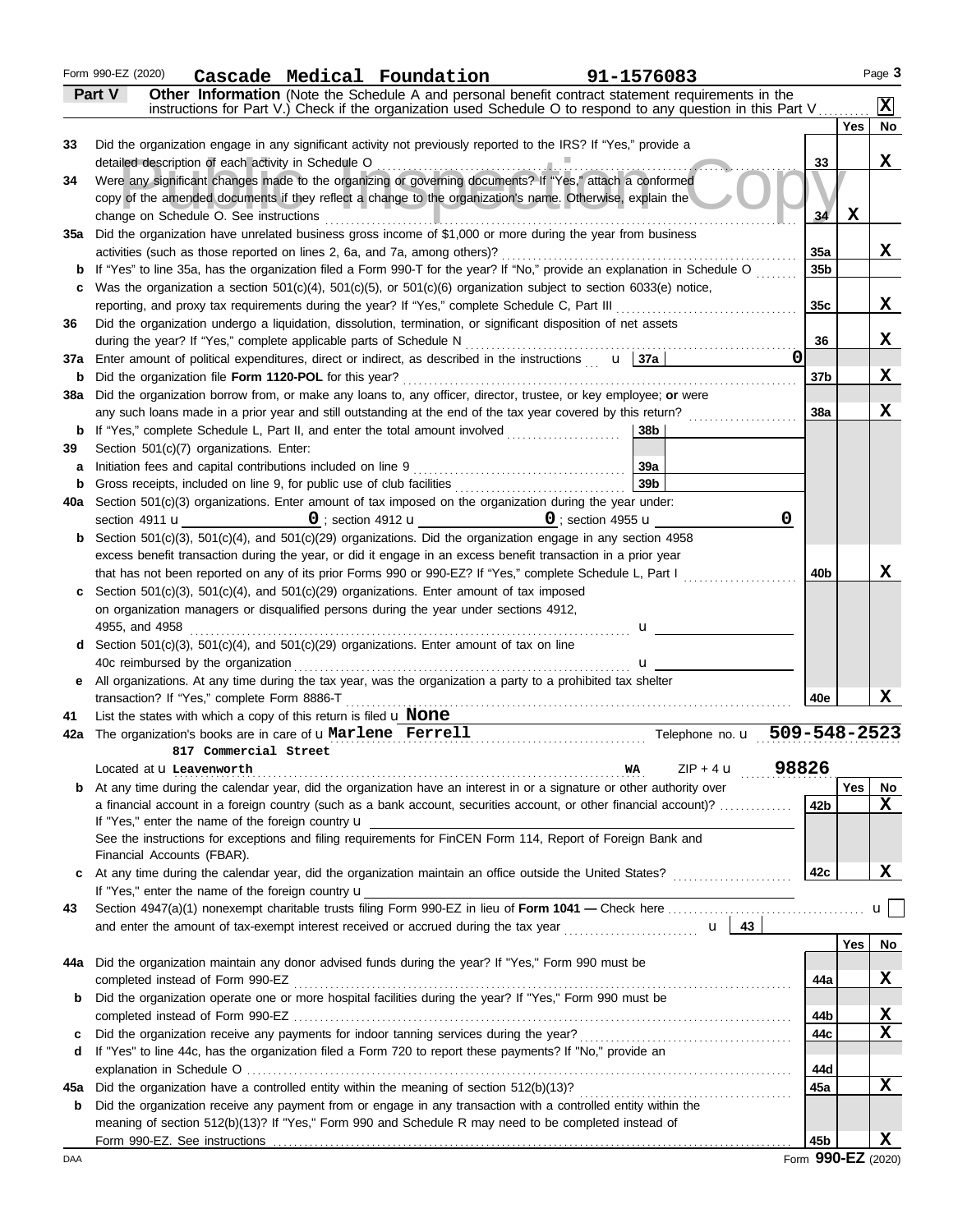|                                                                                          | Form 990-EZ (2020)                                                                                                                                                                                                                                                                                                                                   |                     |                                                              |  |                                        |  | Cascade Medical Foundation                                                                                                                                                                                                                                                                                               |             | 91-1576083                     |                                                                                                  |  |                        |            |                                               | Page 4                                             |
|------------------------------------------------------------------------------------------|------------------------------------------------------------------------------------------------------------------------------------------------------------------------------------------------------------------------------------------------------------------------------------------------------------------------------------------------------|---------------------|--------------------------------------------------------------|--|----------------------------------------|--|--------------------------------------------------------------------------------------------------------------------------------------------------------------------------------------------------------------------------------------------------------------------------------------------------------------------------|-------------|--------------------------------|--------------------------------------------------------------------------------------------------|--|------------------------|------------|-----------------------------------------------|----------------------------------------------------|
| 46                                                                                       |                                                                                                                                                                                                                                                                                                                                                      |                     |                                                              |  |                                        |  | Did the organization engage, directly or indirectly, in political campaign activities on behalf of or in opposition                                                                                                                                                                                                      |             |                                |                                                                                                  |  |                        | 46         | Yes                                           | <b>No</b><br>x                                     |
|                                                                                          | Part VI                                                                                                                                                                                                                                                                                                                                              |                     | Section 501(c)(3) Organizations Only<br>50 and 51.           |  |                                        |  | All section 501(c)(3) organizations must answer questions 47-49b and 52, and complete the tables for lines<br>Check if the organization used Schedule O to respond to any question in this Part VI                                                                                                                       |             |                                |                                                                                                  |  |                        |            |                                               |                                                    |
| 47                                                                                       |                                                                                                                                                                                                                                                                                                                                                      |                     | year? If "Yes," complete Schedule C, Part II                 |  |                                        |  | Did the organization engage in lobbying activities or have a section 501(h) election in effect during the tax                                                                                                                                                                                                            |             |                                |                                                                                                  |  |                        | 47         | <b>Yes</b>                                    | No<br>X                                            |
| 48<br>49a                                                                                |                                                                                                                                                                                                                                                                                                                                                      |                     |                                                              |  |                                        |  |                                                                                                                                                                                                                                                                                                                          |             |                                |                                                                                                  |  |                        | 48<br>49a  |                                               | $\overline{\mathbf{x}}$<br>$\overline{\mathbf{x}}$ |
| $\mathbf b$<br>50                                                                        | 49 <sub>b</sub><br>If "Yes," was the related organization a section 527 organization?<br>Complete this table for the organization's five highest compensated employees (other than officers, directors, trustees, and key<br>employees) who each received more than \$100,000 of compensation from the organization. If there is none, enter "None." |                     |                                                              |  |                                        |  |                                                                                                                                                                                                                                                                                                                          |             |                                |                                                                                                  |  |                        |            |                                               |                                                    |
|                                                                                          |                                                                                                                                                                                                                                                                                                                                                      |                     | (a) Name and title of each employee                          |  |                                        |  | (b) Average<br>hours per week<br>devoted to position (Forms W-2/1099-MISC)                                                                                                                                                                                                                                               |             | (c) Reportable<br>compensation | (d) Health benefits,<br>contributions to employee<br>penefit plans, and<br>deferred compensation |  |                        |            | (e) Estimated amount of<br>other compensation |                                                    |
|                                                                                          | None                                                                                                                                                                                                                                                                                                                                                 |                     |                                                              |  |                                        |  |                                                                                                                                                                                                                                                                                                                          |             |                                |                                                                                                  |  |                        |            |                                               |                                                    |
|                                                                                          |                                                                                                                                                                                                                                                                                                                                                      |                     |                                                              |  |                                        |  |                                                                                                                                                                                                                                                                                                                          |             |                                |                                                                                                  |  |                        |            |                                               |                                                    |
|                                                                                          |                                                                                                                                                                                                                                                                                                                                                      |                     |                                                              |  |                                        |  |                                                                                                                                                                                                                                                                                                                          |             |                                |                                                                                                  |  |                        |            |                                               |                                                    |
|                                                                                          |                                                                                                                                                                                                                                                                                                                                                      |                     |                                                              |  |                                        |  |                                                                                                                                                                                                                                                                                                                          |             |                                |                                                                                                  |  |                        |            |                                               |                                                    |
|                                                                                          |                                                                                                                                                                                                                                                                                                                                                      |                     |                                                              |  |                                        |  |                                                                                                                                                                                                                                                                                                                          |             |                                |                                                                                                  |  |                        |            |                                               |                                                    |
| f<br>51                                                                                  |                                                                                                                                                                                                                                                                                                                                                      |                     | Total number of other employees paid over \$100,000          |  |                                        |  | Complete this table for the organization's five highest compensated independent contractors who each received more than<br>\$100,000 of compensation from the organization. If there is none, enter "None."                                                                                                              |             |                                |                                                                                                  |  |                        |            |                                               |                                                    |
|                                                                                          |                                                                                                                                                                                                                                                                                                                                                      |                     | (a) Name and business address of each independent contractor |  |                                        |  |                                                                                                                                                                                                                                                                                                                          |             |                                | (b) Type of service                                                                              |  |                        |            | (c) Compensation                              |                                                    |
| None                                                                                     |                                                                                                                                                                                                                                                                                                                                                      |                     |                                                              |  |                                        |  |                                                                                                                                                                                                                                                                                                                          |             |                                |                                                                                                  |  |                        |            |                                               |                                                    |
|                                                                                          |                                                                                                                                                                                                                                                                                                                                                      |                     |                                                              |  |                                        |  |                                                                                                                                                                                                                                                                                                                          |             |                                |                                                                                                  |  |                        |            |                                               |                                                    |
|                                                                                          |                                                                                                                                                                                                                                                                                                                                                      |                     |                                                              |  |                                        |  |                                                                                                                                                                                                                                                                                                                          |             |                                |                                                                                                  |  |                        |            |                                               |                                                    |
|                                                                                          |                                                                                                                                                                                                                                                                                                                                                      |                     |                                                              |  |                                        |  |                                                                                                                                                                                                                                                                                                                          |             |                                |                                                                                                  |  |                        |            |                                               |                                                    |
|                                                                                          |                                                                                                                                                                                                                                                                                                                                                      |                     |                                                              |  |                                        |  |                                                                                                                                                                                                                                                                                                                          |             |                                |                                                                                                  |  |                        |            |                                               |                                                    |
| d<br>52                                                                                  | completed Schedule A                                                                                                                                                                                                                                                                                                                                 |                     |                                                              |  |                                        |  | Total number of other independent contractors each receiving over \$100,000<br>Did the organization complete Schedule A? Note: All section $501(c)(3)$ organizations must attach a                                                                                                                                       |             |                                |                                                                                                  |  |                        | Ιx         | Yes                                           | No                                                 |
|                                                                                          |                                                                                                                                                                                                                                                                                                                                                      |                     |                                                              |  |                                        |  | Under penalties of perjury, I declare that I have examined this return, including accompanying schedules and statements, and to the best of my knowledge and belief, it is<br>true, correct, and complete. Declaration of preparer (other than officer) is based on all information of which preparer has any knowledge. |             |                                |                                                                                                  |  |                        |            |                                               |                                                    |
| Sign                                                                                     |                                                                                                                                                                                                                                                                                                                                                      |                     | Signature of officer                                         |  |                                        |  |                                                                                                                                                                                                                                                                                                                          |             | Date                           |                                                                                                  |  |                        |            |                                               |                                                    |
| Here                                                                                     |                                                                                                                                                                                                                                                                                                                                                      |                     | Mark Judy<br>Type or print name and title                    |  |                                        |  |                                                                                                                                                                                                                                                                                                                          |             | Treasurer                      |                                                                                                  |  |                        |            |                                               |                                                    |
| Paid                                                                                     |                                                                                                                                                                                                                                                                                                                                                      |                     | Print/Type preparer's name                                   |  |                                        |  | Preparer's signature                                                                                                                                                                                                                                                                                                     |             |                                | Date                                                                                             |  | Check<br>self-employed | if         | PTIN<br>P00951009                             |                                                    |
| Thomas Dingus<br><b>Preparer</b><br>Zarecor & Associates,<br>Firm's name $\}$<br>Dinqus, |                                                                                                                                                                                                                                                                                                                                                      |                     |                                                              |  |                                        |  |                                                                                                                                                                                                                                                                                                                          | <b>PLLC</b> |                                | 04/27/21<br>Firm's EIN }                                                                         |  |                        | 20-0079326 |                                               |                                                    |
|                                                                                          | <b>Use Only</b>                                                                                                                                                                                                                                                                                                                                      | Firm's address $\}$ |                                                              |  | 12015 E Main Ave<br>Spokane Valley, WA |  | 99206                                                                                                                                                                                                                                                                                                                    |             |                                |                                                                                                  |  |                        |            | Phone no. 509-242-0874                        |                                                    |
|                                                                                          |                                                                                                                                                                                                                                                                                                                                                      |                     |                                                              |  |                                        |  | May the IRS discuss this return with the preparer shown above? See instructions                                                                                                                                                                                                                                          |             |                                |                                                                                                  |  |                        | $ X $ Yes  |                                               | <b>No</b>                                          |
|                                                                                          |                                                                                                                                                                                                                                                                                                                                                      |                     |                                                              |  |                                        |  |                                                                                                                                                                                                                                                                                                                          |             |                                |                                                                                                  |  |                        |            | Form 990-EZ (2020)                            |                                                    |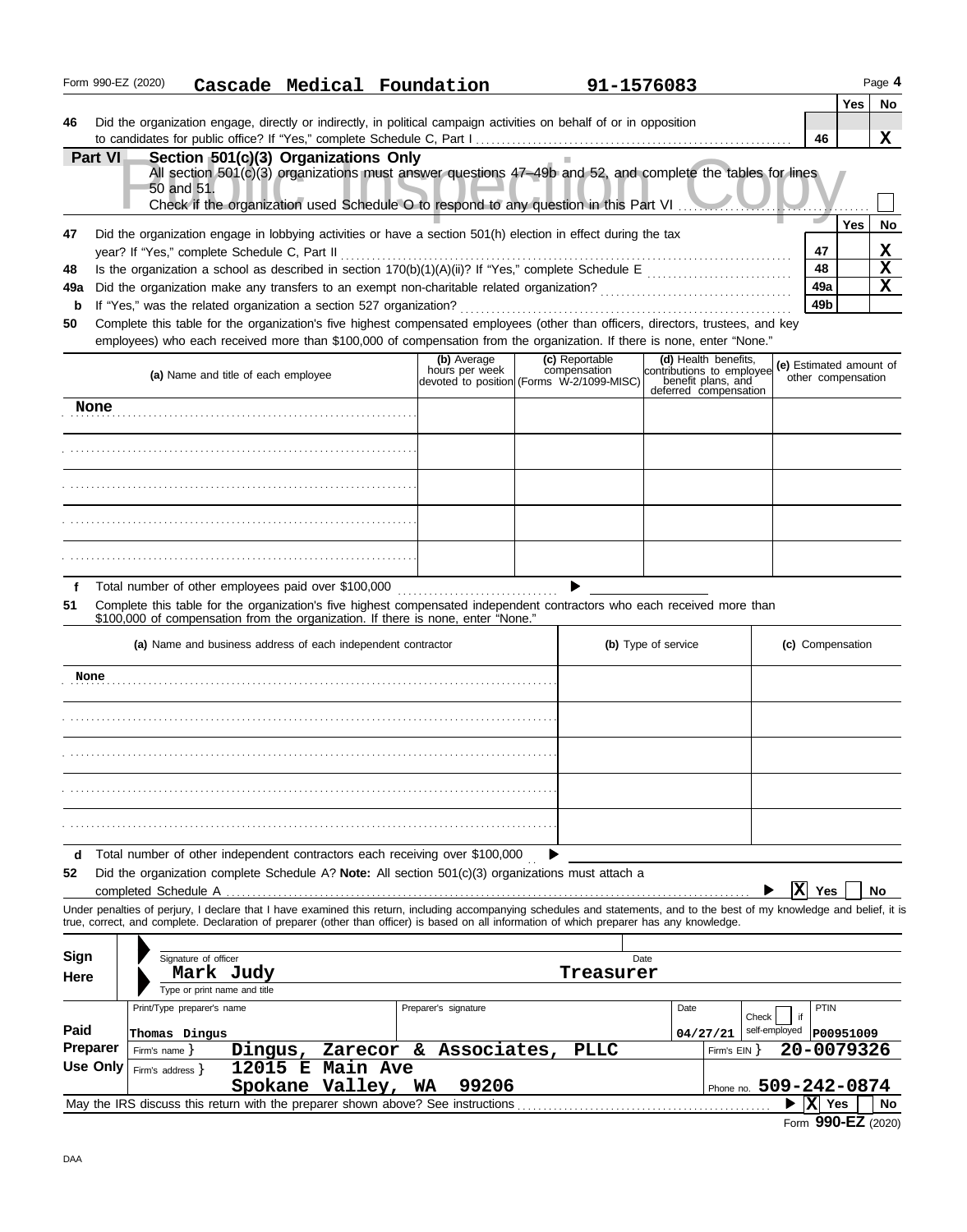| Form 990-EZ (2020)<br>Cascade Medical Foundation                                                                                              |                                       | 91-1576083                     |                       |            |                                                                                                                  | Page 2 |
|-----------------------------------------------------------------------------------------------------------------------------------------------|---------------------------------------|--------------------------------|-----------------------|------------|------------------------------------------------------------------------------------------------------------------|--------|
| Part II<br><b>Balance Sheets</b> (see the instructions for Part II)                                                                           |                                       |                                |                       |            |                                                                                                                  |        |
|                                                                                                                                               |                                       |                                |                       |            |                                                                                                                  |        |
|                                                                                                                                               |                                       |                                | (A) Beginning of year |            | (B) End of year                                                                                                  |        |
|                                                                                                                                               |                                       |                                | 0                     | 22         |                                                                                                                  |        |
| 23 Land and buildings <b>1. 2. 1. 1. 2. 1. 1. 2. 2. 1. 2. 2. 2. 2. 2.</b> 1. 1.                                                               |                                       |                                | 0                     | 23         |                                                                                                                  |        |
|                                                                                                                                               |                                       |                                | 0                     | 24         |                                                                                                                  |        |
| 25 Total assets                                                                                                                               |                                       |                                | $\overline{0}$        | 25         |                                                                                                                  | 0      |
|                                                                                                                                               |                                       |                                | 0                     | 26         |                                                                                                                  | 0      |
| 27 Net assets or fund balances (line 27 of column (B) must agree with line 21)                                                                |                                       |                                | $\mathbf 0$           | 27         |                                                                                                                  | 0      |
| Statement of Program Service Accomplishments (see the instructions for Part III)<br>Part III                                                  |                                       |                                |                       |            |                                                                                                                  |        |
| Check if the organization used Schedule O to respond to any question in this Part III                                                         |                                       |                                |                       |            | <b>Expenses</b>                                                                                                  |        |
| What is the organization's primary exempt purpose?                                                                                            |                                       |                                |                       |            | (Required for section                                                                                            |        |
|                                                                                                                                               |                                       |                                |                       |            | $501(c)(3)$ and $501(c)(4)$                                                                                      |        |
| Describe the organization's program service accomplishments for each of its three largest program services,                                   |                                       |                                |                       |            | organizations; optional for                                                                                      |        |
| as measured by expenses. In a clear and concise manner, describe the services provided, the number of                                         |                                       |                                |                       |            |                                                                                                                  |        |
|                                                                                                                                               |                                       |                                |                       |            | others.)                                                                                                         |        |
| persons benefited, and other relevant information for each program title.                                                                     |                                       |                                |                       |            |                                                                                                                  |        |
| 28                                                                                                                                            |                                       |                                |                       |            |                                                                                                                  |        |
|                                                                                                                                               |                                       |                                |                       |            |                                                                                                                  |        |
|                                                                                                                                               |                                       |                                |                       |            |                                                                                                                  |        |
| (Grants \$                                                                                                                                    |                                       |                                |                       | <b>28a</b> |                                                                                                                  |        |
| 29                                                                                                                                            |                                       |                                |                       |            |                                                                                                                  |        |
|                                                                                                                                               |                                       |                                |                       |            |                                                                                                                  |        |
|                                                                                                                                               |                                       |                                |                       |            |                                                                                                                  |        |
| (Grants \$                                                                                                                                    |                                       |                                |                       | 29a        |                                                                                                                  |        |
| 30                                                                                                                                            |                                       |                                |                       |            |                                                                                                                  |        |
|                                                                                                                                               |                                       |                                |                       |            |                                                                                                                  |        |
|                                                                                                                                               |                                       |                                |                       |            |                                                                                                                  |        |
| (Grants $$$                                                                                                                                   |                                       |                                |                       | 30a        |                                                                                                                  |        |
|                                                                                                                                               |                                       |                                |                       |            |                                                                                                                  |        |
| (Grants $$$                                                                                                                                   |                                       |                                |                       | 31a        |                                                                                                                  |        |
|                                                                                                                                               |                                       |                                |                       | 32         |                                                                                                                  |        |
| List of Officers, Directors, Trustees, and Key Employees (list each one even if not compensated - see the instructions for Part A4<br>Part IV |                                       |                                |                       |            |                                                                                                                  |        |
|                                                                                                                                               |                                       |                                |                       |            |                                                                                                                  |        |
|                                                                                                                                               | (b) Average                           | (c) Reportable<br>compensation | (d) Health benefits,  |            |                                                                                                                  |        |
| (a) Name and title                                                                                                                            | hours per week<br>devoted to position | (Forms W-2/1099-MISC)          |                       |            | contributions to employee (e) Estimated amount of<br>benefit plans, and other compensation<br>other compensation |        |
|                                                                                                                                               |                                       | (if not paid, enter -0-)       | deferred compensation |            |                                                                                                                  |        |
| Ted Montgomery                                                                                                                                |                                       |                                |                       |            |                                                                                                                  |        |
| Director                                                                                                                                      | 2.00                                  | U                              |                       | 0          |                                                                                                                  | U      |
| Kathi Nash                                                                                                                                    |                                       |                                |                       |            |                                                                                                                  |        |
| Director                                                                                                                                      | 2.00                                  | 0                              |                       | 0          |                                                                                                                  | 0      |
| Wade Nash                                                                                                                                     |                                       |                                |                       |            |                                                                                                                  |        |
| Director                                                                                                                                      | 2.00                                  | 0                              |                       | 0          |                                                                                                                  | 0      |
| Vangie Schasse                                                                                                                                |                                       |                                |                       |            |                                                                                                                  |        |
| Director                                                                                                                                      | 2.00                                  | 0                              |                       | 0          |                                                                                                                  | 0      |
| Scott Schimelfenig                                                                                                                            |                                       |                                |                       |            |                                                                                                                  |        |
| Director                                                                                                                                      | 2.00                                  | 0                              |                       | 0          |                                                                                                                  | 0      |
| Jeff Wilson                                                                                                                                   |                                       |                                |                       |            |                                                                                                                  |        |
| Director                                                                                                                                      | 2.00                                  | 0                              |                       | 0          |                                                                                                                  | 0      |
| Marlene Ferrell                                                                                                                               |                                       |                                |                       |            |                                                                                                                  |        |
| Coordinator                                                                                                                                   | 30.00                                 | 32,278                         |                       | 9,052      |                                                                                                                  | 0      |
|                                                                                                                                               |                                       |                                |                       |            |                                                                                                                  |        |
|                                                                                                                                               |                                       |                                |                       |            |                                                                                                                  |        |
|                                                                                                                                               |                                       |                                |                       |            |                                                                                                                  |        |
|                                                                                                                                               |                                       |                                |                       |            |                                                                                                                  |        |
|                                                                                                                                               |                                       |                                |                       |            |                                                                                                                  |        |
|                                                                                                                                               |                                       |                                |                       |            |                                                                                                                  |        |
|                                                                                                                                               |                                       |                                |                       |            |                                                                                                                  |        |
|                                                                                                                                               |                                       |                                |                       |            |                                                                                                                  |        |
|                                                                                                                                               |                                       |                                |                       |            |                                                                                                                  |        |
|                                                                                                                                               |                                       |                                |                       |            |                                                                                                                  |        |
|                                                                                                                                               |                                       |                                |                       |            |                                                                                                                  |        |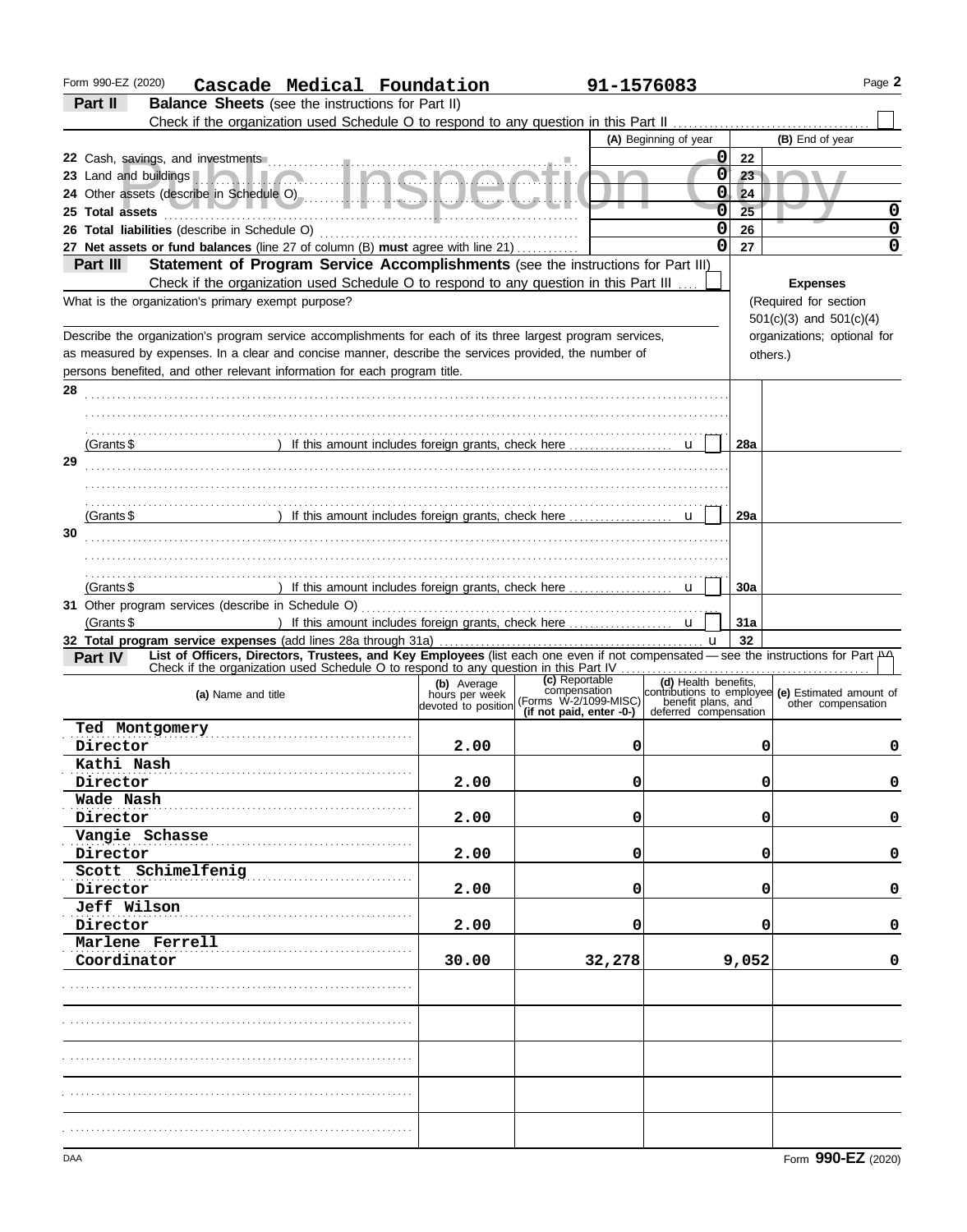| <b>SCHEDULE A</b>        |        |                                                                                                                                                                                                                                                                                                                                                   |  | <b>Public Charity Status and Public Support</b>                                                                          |                                                                                                                                                                                                                 |     |                          | OMB No. 1545-0047                                                                                                                                                                                                                                                      |                                      |  |  |  |
|--------------------------|--------|---------------------------------------------------------------------------------------------------------------------------------------------------------------------------------------------------------------------------------------------------------------------------------------------------------------------------------------------------|--|--------------------------------------------------------------------------------------------------------------------------|-----------------------------------------------------------------------------------------------------------------------------------------------------------------------------------------------------------------|-----|--------------------------|------------------------------------------------------------------------------------------------------------------------------------------------------------------------------------------------------------------------------------------------------------------------|--------------------------------------|--|--|--|
|                          |        | (Form 990 or 990-EZ)                                                                                                                                                                                                                                                                                                                              |  | Complete if the organization is a section $501(c)(3)$ organization or a section $4947(a)(1)$ nonexempt charitable trust. |                                                                                                                                                                                                                 |     |                          |                                                                                                                                                                                                                                                                        |                                      |  |  |  |
|                          |        | Department of the Treasury                                                                                                                                                                                                                                                                                                                        |  |                                                                                                                          | La Attach to Form 990 or Form 990-EZ.                                                                                                                                                                           |     |                          |                                                                                                                                                                                                                                                                        | Open to Public                       |  |  |  |
| Internal Revenue Service |        |                                                                                                                                                                                                                                                                                                                                                   |  | u Go to www.irs.gov/Form990 for instructions and the latest information.                                                 | <b>Inspection</b>                                                                                                                                                                                               |     |                          |                                                                                                                                                                                                                                                                        |                                      |  |  |  |
|                          |        | Name of the organization                                                                                                                                                                                                                                                                                                                          |  |                                                                                                                          | Cascade Medical Foundation                                                                                                                                                                                      |     |                          | Employer identification number<br>91-1576083                                                                                                                                                                                                                           |                                      |  |  |  |
|                          | Part I |                                                                                                                                                                                                                                                                                                                                                   |  |                                                                                                                          |                                                                                                                                                                                                                 |     |                          | Reason for Public Charity Status. (All organizations must complete this part.) See instructions.                                                                                                                                                                       |                                      |  |  |  |
| 1                        |        |                                                                                                                                                                                                                                                                                                                                                   |  |                                                                                                                          | The organization is not a private foundation because it is: (For lines 1 through 12, check only one box.)<br>A church, convention of churches, or association of churches described in section 170(b)(1)(A)(i). |     |                          |                                                                                                                                                                                                                                                                        |                                      |  |  |  |
| 2                        |        |                                                                                                                                                                                                                                                                                                                                                   |  |                                                                                                                          | A school described in section 170(b)(1)(A)(ii). (Attach Schedule E (Form 990 or 990-EZ).)                                                                                                                       |     |                          |                                                                                                                                                                                                                                                                        |                                      |  |  |  |
| 3                        |        |                                                                                                                                                                                                                                                                                                                                                   |  |                                                                                                                          | A hospital or a cooperative hospital service organization described in section 170(b)(1)(A)(iii).                                                                                                               |     |                          |                                                                                                                                                                                                                                                                        |                                      |  |  |  |
| 4                        |        |                                                                                                                                                                                                                                                                                                                                                   |  |                                                                                                                          |                                                                                                                                                                                                                 |     |                          | A medical research organization operated in conjunction with a hospital described in section 170(b)(1)(A)(iii). Enter the hospital's name,                                                                                                                             |                                      |  |  |  |
|                          |        | city, and state:                                                                                                                                                                                                                                                                                                                                  |  |                                                                                                                          |                                                                                                                                                                                                                 |     |                          |                                                                                                                                                                                                                                                                        |                                      |  |  |  |
| 5                        |        |                                                                                                                                                                                                                                                                                                                                                   |  |                                                                                                                          |                                                                                                                                                                                                                 |     |                          | An organization operated for the benefit of a college or university owned or operated by a governmental unit described in                                                                                                                                              |                                      |  |  |  |
|                          |        |                                                                                                                                                                                                                                                                                                                                                   |  | section 170(b)(1)(A)(iv). (Complete Part II.)                                                                            |                                                                                                                                                                                                                 |     |                          |                                                                                                                                                                                                                                                                        |                                      |  |  |  |
| 6<br>7                   | x      |                                                                                                                                                                                                                                                                                                                                                   |  |                                                                                                                          | A federal, state, or local government or governmental unit described in section 170(b)(1)(A)(v).                                                                                                                |     |                          | An organization that normally receives a substantial part of its support from a governmental unit or from the general public                                                                                                                                           |                                      |  |  |  |
|                          |        |                                                                                                                                                                                                                                                                                                                                                   |  | described in section 170(b)(1)(A)(vi). (Complete Part II.)                                                               |                                                                                                                                                                                                                 |     |                          |                                                                                                                                                                                                                                                                        |                                      |  |  |  |
| 8                        |        |                                                                                                                                                                                                                                                                                                                                                   |  |                                                                                                                          | A community trust described in section 170(b)(1)(A)(vi). (Complete Part II.)                                                                                                                                    |     |                          |                                                                                                                                                                                                                                                                        |                                      |  |  |  |
| 9                        |        | university:                                                                                                                                                                                                                                                                                                                                       |  |                                                                                                                          |                                                                                                                                                                                                                 |     |                          | An agricultural research organization described in section 170(b)(1)(A)(ix) operated in conjunction with a land-grant college<br>or university or a non-land-grant college of agriculture (see instructions). Enter the name, city, and state of the college or        |                                      |  |  |  |
| 10                       |        |                                                                                                                                                                                                                                                                                                                                                   |  |                                                                                                                          |                                                                                                                                                                                                                 |     |                          | An organization that normally receives: (1) more than 33 1/3% of its support from contributions, membership fees, and gross                                                                                                                                            |                                      |  |  |  |
|                          |        | receipts from activities related to its exempt functions, subject to certain exceptions; and (2) no more than 331/3% of its<br>support from gross investment income and unrelated business taxable income (less section 511 tax) from businesses<br>acquired by the organization after June 30, 1975. See section 509(a)(2). (Complete Part III.) |  |                                                                                                                          |                                                                                                                                                                                                                 |     |                          |                                                                                                                                                                                                                                                                        |                                      |  |  |  |
| 11                       |        |                                                                                                                                                                                                                                                                                                                                                   |  |                                                                                                                          | An organization organized and operated exclusively to test for public safety. See section 509(a)(4).                                                                                                            |     |                          |                                                                                                                                                                                                                                                                        |                                      |  |  |  |
| 12                       |        |                                                                                                                                                                                                                                                                                                                                                   |  |                                                                                                                          |                                                                                                                                                                                                                 |     |                          | An organization organized and operated exclusively for the benefit of, to perform the functions of, or to carry out the purposes                                                                                                                                       |                                      |  |  |  |
|                          |        |                                                                                                                                                                                                                                                                                                                                                   |  |                                                                                                                          |                                                                                                                                                                                                                 |     |                          | of one or more publicly supported organizations described in section $509(a)(1)$ or section $509(a)(2)$ . See section $509(a)(3)$ .<br>Check the box in lines 12a through 12d that describes the type of supporting organization and complete lines 12e, 12f, and 12g. |                                      |  |  |  |
|                          | a      |                                                                                                                                                                                                                                                                                                                                                   |  |                                                                                                                          | the supported organization(s) the power to regularly appoint or elect a majority of the directors or trustees of the                                                                                            |     |                          | Type I. A supporting organization operated, supervised, or controlled by its supported organization(s), typically by giving                                                                                                                                            |                                      |  |  |  |
|                          |        |                                                                                                                                                                                                                                                                                                                                                   |  |                                                                                                                          | supporting organization. You must complete Part IV, Sections A and B.                                                                                                                                           |     |                          |                                                                                                                                                                                                                                                                        |                                      |  |  |  |
|                          | b      |                                                                                                                                                                                                                                                                                                                                                   |  |                                                                                                                          |                                                                                                                                                                                                                 |     |                          | Type II. A supporting organization supervised or controlled in connection with its supported organization(s), by having<br>control or management of the supporting organization vested in the same persons that control or manage the supported                        |                                      |  |  |  |
|                          |        |                                                                                                                                                                                                                                                                                                                                                   |  |                                                                                                                          | organization(s). You must complete Part IV, Sections A and C.                                                                                                                                                   |     |                          |                                                                                                                                                                                                                                                                        |                                      |  |  |  |
|                          | c      |                                                                                                                                                                                                                                                                                                                                                   |  |                                                                                                                          | its supported organization(s) (see instructions). You must complete Part IV, Sections A, D, and E.                                                                                                              |     |                          | Type III functionally integrated. A supporting organization operated in connection with, and functionally integrated with,                                                                                                                                             |                                      |  |  |  |
|                          | d      |                                                                                                                                                                                                                                                                                                                                                   |  |                                                                                                                          |                                                                                                                                                                                                                 |     |                          | Type III non-functionally integrated. A supporting organization operated in connection with its supported organization(s)<br>that is not functionally integrated. The organization generally must satisfy a distribution requirement and an attentiveness              |                                      |  |  |  |
|                          |        |                                                                                                                                                                                                                                                                                                                                                   |  |                                                                                                                          | requirement (see instructions). You must complete Part IV, Sections A and D, and Part V.                                                                                                                        |     |                          |                                                                                                                                                                                                                                                                        |                                      |  |  |  |
|                          | е      |                                                                                                                                                                                                                                                                                                                                                   |  |                                                                                                                          | functionally integrated, or Type III non-functionally integrated supporting organization.                                                                                                                       |     |                          | Check this box if the organization received a written determination from the IRS that it is a Type I, Type II, Type III                                                                                                                                                |                                      |  |  |  |
|                          | f<br>g |                                                                                                                                                                                                                                                                                                                                                   |  | Enter the number of supported organizations                                                                              | Provide the following information about the supported organization(s).                                                                                                                                          |     |                          |                                                                                                                                                                                                                                                                        |                                      |  |  |  |
|                          |        | (i) Name of supported                                                                                                                                                                                                                                                                                                                             |  | (ii) EIN                                                                                                                 | (iii) Type of organization                                                                                                                                                                                      |     | (iv) Is the organization | (v) Amount of monetary                                                                                                                                                                                                                                                 | (vi) Amount of                       |  |  |  |
|                          |        | organization                                                                                                                                                                                                                                                                                                                                      |  |                                                                                                                          | (described on lines 1-10                                                                                                                                                                                        |     | listed in your governing | support (see                                                                                                                                                                                                                                                           | other support (see                   |  |  |  |
|                          |        |                                                                                                                                                                                                                                                                                                                                                   |  |                                                                                                                          | above (see instructions))                                                                                                                                                                                       | Yes | document?<br>No          | instructions)                                                                                                                                                                                                                                                          | instructions)                        |  |  |  |
| (A)                      |        |                                                                                                                                                                                                                                                                                                                                                   |  |                                                                                                                          |                                                                                                                                                                                                                 |     |                          |                                                                                                                                                                                                                                                                        |                                      |  |  |  |
|                          |        |                                                                                                                                                                                                                                                                                                                                                   |  |                                                                                                                          |                                                                                                                                                                                                                 |     |                          |                                                                                                                                                                                                                                                                        |                                      |  |  |  |
| (B)                      |        |                                                                                                                                                                                                                                                                                                                                                   |  |                                                                                                                          |                                                                                                                                                                                                                 |     |                          |                                                                                                                                                                                                                                                                        |                                      |  |  |  |
| (C)                      |        |                                                                                                                                                                                                                                                                                                                                                   |  |                                                                                                                          |                                                                                                                                                                                                                 |     |                          |                                                                                                                                                                                                                                                                        |                                      |  |  |  |
| (D)                      |        |                                                                                                                                                                                                                                                                                                                                                   |  |                                                                                                                          |                                                                                                                                                                                                                 |     |                          |                                                                                                                                                                                                                                                                        |                                      |  |  |  |
| (E)                      |        |                                                                                                                                                                                                                                                                                                                                                   |  |                                                                                                                          |                                                                                                                                                                                                                 |     |                          |                                                                                                                                                                                                                                                                        |                                      |  |  |  |
| Total                    |        |                                                                                                                                                                                                                                                                                                                                                   |  |                                                                                                                          |                                                                                                                                                                                                                 |     |                          |                                                                                                                                                                                                                                                                        |                                      |  |  |  |
|                          |        |                                                                                                                                                                                                                                                                                                                                                   |  |                                                                                                                          | For Paperwork Reduction Act Notice, see the Instructions for Form 990 or 990-EZ.                                                                                                                                |     |                          |                                                                                                                                                                                                                                                                        | Schedule A (Form 990 or 990-EZ) 2020 |  |  |  |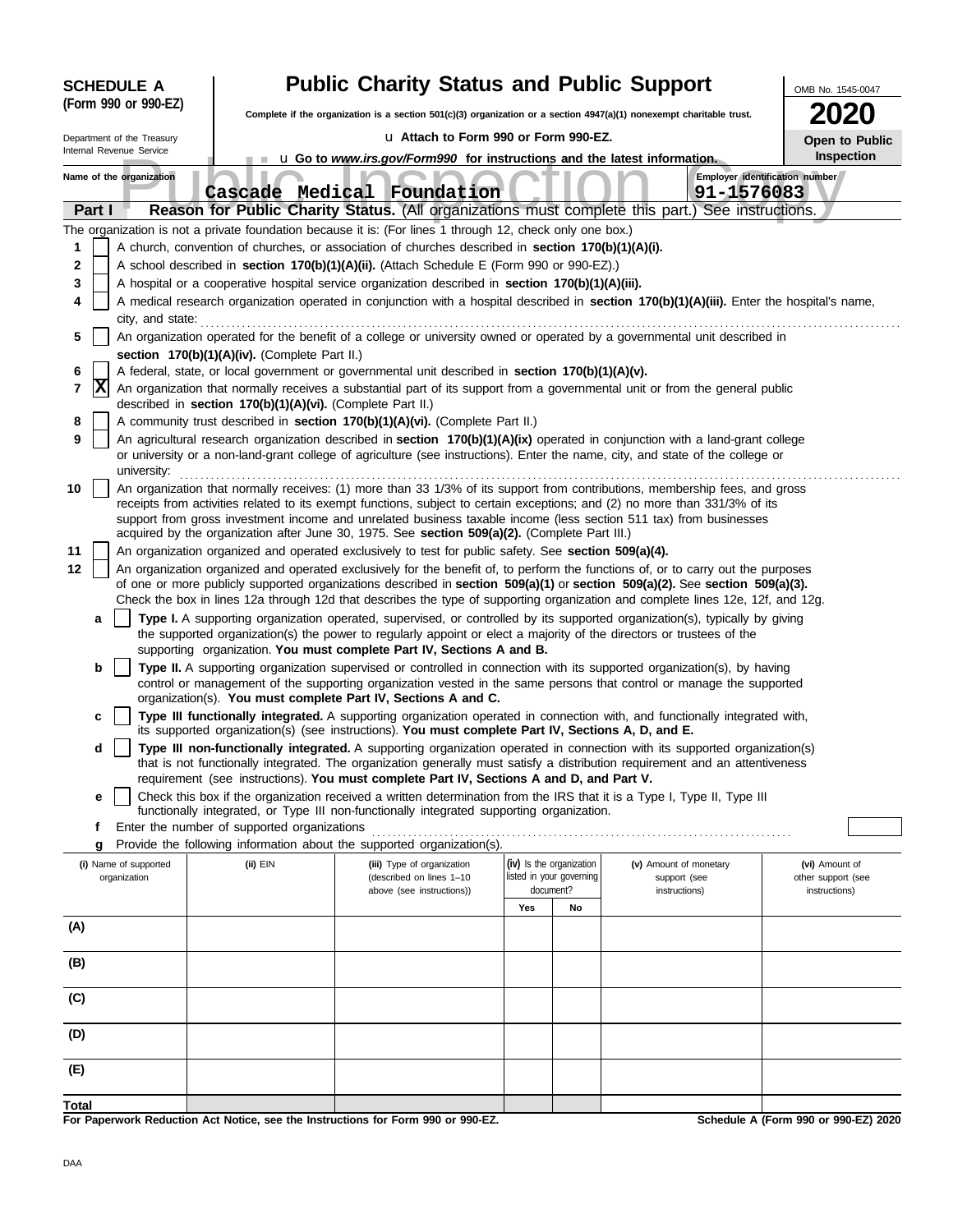Schedule A (Form 990 or 990-EZ) 2020 Page **2 Cascade Medical Foundation 91-1576083**

**77,336 75,818 77,375 98,633 122,467 451,629**

**510,367**

|              | Part II<br>Support Schedule for Organizations Described in Sections 170(b)(1)(A)(iv) and 170(b)(1)(A)(vi)<br>(Complete only if you checked the box on line 5, 7, or 8 of Part I or if the organization failed to qualify under |          |          |            |            |          |           |  |  |  |  |
|--------------|--------------------------------------------------------------------------------------------------------------------------------------------------------------------------------------------------------------------------------|----------|----------|------------|------------|----------|-----------|--|--|--|--|
|              | Part III. If the organization fails to qualify under the tests listed below, please complete Part III.)<br><b>Section A. Public Support</b>                                                                                    |          |          |            |            |          |           |  |  |  |  |
|              | Calendar year (or fiscal year beginning in) $\mathbf u$                                                                                                                                                                        | (a) 2016 | (b) 2017 | $(c)$ 2018 | (d) $2019$ | (e) 2020 | (f) Total |  |  |  |  |
|              | Gifts, grants, contributions, and<br>membership fees received. (Do not<br>include any "unusual grants.")                                                                                                                       | 77,336   | 75,818   | 77,375     | 98,633     | 122,467  | 451,629   |  |  |  |  |
| $\mathbf{2}$ | Tax revenues levied for the<br>organization's benefit and either paid<br>to or expended on its behalf                                                                                                                          |          |          |            |            |          |           |  |  |  |  |
|              | The value of services or facilities                                                                                                                                                                                            |          |          |            |            |          |           |  |  |  |  |

|    | furnished by a governmental unit to the |
|----|-----------------------------------------|
|    | organization without charge             |
| 4  | <b>Total.</b> Add lines 1 through 3     |
| 5. | The nortion of total contributions by   |

| 5 | The portion of total contributions by |
|---|---------------------------------------|
|   | each person (other than a             |
|   | governmental unit or publicly         |
|   | supported organization) included on   |
|   | line 1 that exceeds 2% of the amount  |
|   | shown on line 11, column (f)          |

**Total support.** Add lines 7 through 10

#### (Explain in Part VI.) . . . . . . . . . . . . . . . . . . . loss from the sale of capital assets Other income. Do not include gain or is regularly carried on ................. activities, whether or not the business Net income from unrelated business rents, royalties, and income from payments received on securities loans, Gross income from interest, dividends, Amounts from line 4 shown on line 11, column (i) ...........<br>Public support. Subtract line 5 from line 4. **9 8 6 Section B. Total Support 7** similar sources . . . . . . . . . . . . . **10 Calendar year (or fiscal year beginning in) (f)** Total **(a)** 2016 u **(b)** 2017 **(c)** 2018 **(d)** 2019 **(e)** 2020 **451,629 77,336 75,818 77,375 98,633 122,467 451,629 7,615 20,425 14,689 8,126 7,324 58,179 199 360 559**

| 12 | Gross receipts from related activities, etc. (see instructions) |  |
|----|-----------------------------------------------------------------|--|
|    |                                                                 |  |

**First 5 years.** If the Form 990 is for the organization's first, second, third, fourth, or fifth tax year as a section 501(c)(3) **13**

|     | organization, check this box and stop here <b>construct the construct of the construct of the construct of the construct of the construct of the construct of the construct of the construct of the construction of the construc</b> |                                                                                                                             |           |  |  |  |  |  |  |  |
|-----|--------------------------------------------------------------------------------------------------------------------------------------------------------------------------------------------------------------------------------------|-----------------------------------------------------------------------------------------------------------------------------|-----------|--|--|--|--|--|--|--|
|     | Section C. Computation of Public Support Percentage                                                                                                                                                                                  |                                                                                                                             |           |  |  |  |  |  |  |  |
| 14  | Public support percentage for 2020 (line 6, column (f) divided by line 11, column (f) [[[[[[[[[[[[[[[[[[[[[[[                                                                                                                        | 14                                                                                                                          | 88.49%    |  |  |  |  |  |  |  |
| 15  | Public support percentage from 2019 Schedule A, Part II, line 14                                                                                                                                                                     | 15                                                                                                                          | $87.85\%$ |  |  |  |  |  |  |  |
| 16a | 33 1/3% support test—2020. If the organization did not check the box on line 13, and line 14 is 33 1/3% or more, check this                                                                                                          |                                                                                                                             |           |  |  |  |  |  |  |  |
|     | $\blacktriangleright \boxed{\text{X}}$<br>box and <b>stop here.</b> The organization qualifies as a publicly supported organization                                                                                                  |                                                                                                                             |           |  |  |  |  |  |  |  |
| b   |                                                                                                                                                                                                                                      | 33 1/3% support test—2019. If the organization did not check a box on line 13 or 16a, and line 15 is 33 1/3% or more, check |           |  |  |  |  |  |  |  |
|     | this box and <b>stop here.</b> The organization qualifies as a publicly supported organization                                                                                                                                       |                                                                                                                             |           |  |  |  |  |  |  |  |
| 17a | 10%-facts-and-circumstances test-2020. If the organization did not check a box on line 13, 16a, or 16b, and line 14 is                                                                                                               |                                                                                                                             |           |  |  |  |  |  |  |  |
|     | 10% or more, and if the organization meets the "facts-and-circumstances" test, check this box and <b>stop here.</b> Explain in                                                                                                       |                                                                                                                             |           |  |  |  |  |  |  |  |
|     | Part VI how the organization meets the "facts-and-circumstances" test. The organization qualifies as a publicly supported                                                                                                            |                                                                                                                             |           |  |  |  |  |  |  |  |
|     | organization                                                                                                                                                                                                                         |                                                                                                                             |           |  |  |  |  |  |  |  |
| b   | 10%-facts-and-circumstances test-2019. If the organization did not check a box on line 13, 16a, 16b, or 17a, and line                                                                                                                |                                                                                                                             |           |  |  |  |  |  |  |  |
|     | 15 is 10% or more, and if the organization meets the "facts-and-circumstances" test, check this box and <b>stop here.</b> Explain                                                                                                    |                                                                                                                             |           |  |  |  |  |  |  |  |
|     | in Part VI how the organization meets the "facts-and-circumstances" test. The organization qualifies as a publicly supported                                                                                                         |                                                                                                                             |           |  |  |  |  |  |  |  |
|     | organization                                                                                                                                                                                                                         |                                                                                                                             |           |  |  |  |  |  |  |  |
| 18  | <b>Private foundation.</b> If the organization did not check a box on line 13, 16a, 16b, 17a, or 17b, check this box and see                                                                                                         |                                                                                                                             |           |  |  |  |  |  |  |  |
|     | instructions                                                                                                                                                                                                                         |                                                                                                                             |           |  |  |  |  |  |  |  |
|     |                                                                                                                                                                                                                                      |                                                                                                                             |           |  |  |  |  |  |  |  |

**Schedule A (Form 990 or 990-EZ) 2020**

**11**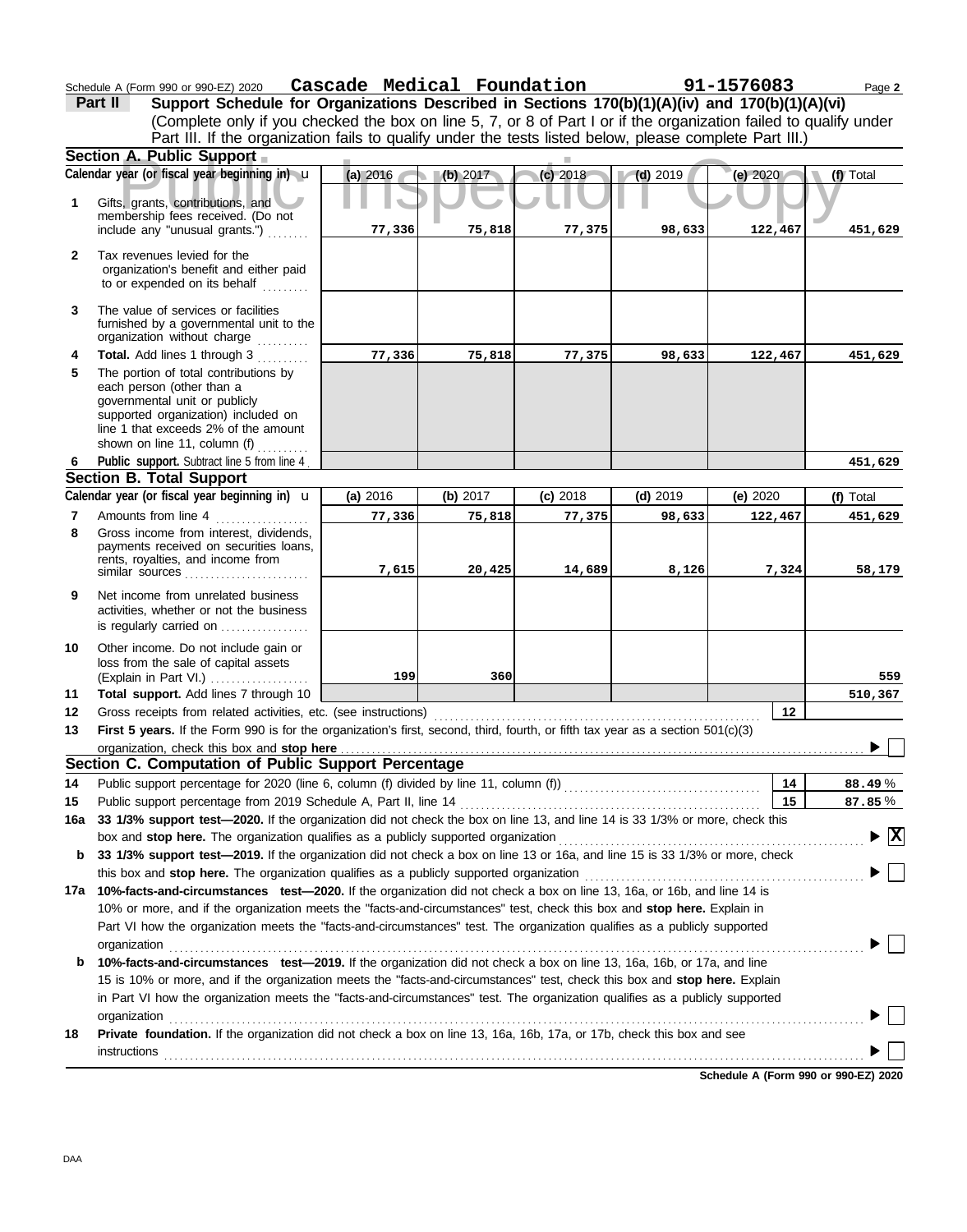| Schedule A (Form 990 or 990-EZ) 2020 | Cascade | Medical Foundation | 91-1576083 | Page 3 |
|--------------------------------------|---------|--------------------|------------|--------|
|                                      |         |                    |            |        |

**Part III Support Schedule for Organizations Described in Section 509(a)(2)**

|              | (Complete only if you checked the box on line 10 of Part I or if the organization failed to qualify under Part II.<br>If the organization fails to qualify under the tests listed below, please complete Part II.)                                                   |          |          |            |            |            |           |
|--------------|----------------------------------------------------------------------------------------------------------------------------------------------------------------------------------------------------------------------------------------------------------------------|----------|----------|------------|------------|------------|-----------|
|              | <b>Section A. Public Support</b>                                                                                                                                                                                                                                     |          |          |            |            |            |           |
|              | Calendar year (or fiscal year beginning in) u                                                                                                                                                                                                                        | (a) 2016 | (b) 2017 | $(c)$ 2018 | $(d)$ 2019 | (e) 2020   | (f) Total |
| $\mathbf{1}$ | Gifts, grants, contributions, and membership fees<br>received. (Do not include any "unusual grants.")                                                                                                                                                                |          |          |            |            |            |           |
| $\mathbf{2}$ | Gross receipts from admissions, merchandise<br>sold or services performed, or facilities<br>furnished in any activity that is related to the<br>organization's tax-exempt purpose                                                                                    |          |          |            |            |            |           |
| 3            | Gross receipts from activities that are not an<br>unrelated trade or business under section 513                                                                                                                                                                      |          |          |            |            |            |           |
| 4            | Tax revenues levied for the<br>organization's benefit and either paid<br>to or expended on its behalf<br>.                                                                                                                                                           |          |          |            |            |            |           |
| 5            | The value of services or facilities<br>furnished by a governmental unit to the<br>organization without charge<br>in de la cala                                                                                                                                       |          |          |            |            |            |           |
| 6            | Total. Add lines 1 through 5                                                                                                                                                                                                                                         |          |          |            |            |            |           |
|              | <b>7a</b> Amounts included on lines 1, 2, and 3<br>received from disqualified persons                                                                                                                                                                                |          |          |            |            |            |           |
| b            | Amounts included on lines 2 and 3<br>received from other than disqualified<br>persons that exceed the greater of \$5,000<br>or 1% of the amount on line 13 for the year                                                                                              |          |          |            |            |            |           |
| C            | Add lines 7a and 7b<br>.                                                                                                                                                                                                                                             |          |          |            |            |            |           |
| 8            | Public support. (Subtract line 7c from<br>line 6.) $\ldots$ $\ldots$ $\ldots$ $\ldots$ $\ldots$ $\ldots$ $\ldots$ $\ldots$                                                                                                                                           |          |          |            |            |            |           |
|              | <b>Section B. Total Support</b>                                                                                                                                                                                                                                      |          |          |            |            |            |           |
|              | Calendar year (or fiscal year beginning in) $\mathbf u$                                                                                                                                                                                                              | (a) 2016 | (b) 2017 | $(c)$ 2018 | $(d)$ 2019 | (e) $2020$ | (f) Total |
| 9            | Amounts from line 6                                                                                                                                                                                                                                                  |          |          |            |            |            |           |
| 10a          | Gross income from interest, dividends,<br>payments received on securities loans, rents,<br>royalties, and income from similar sources.                                                                                                                               |          |          |            |            |            |           |
| b            | Unrelated business taxable income (less<br>section 511 taxes) from businesses<br>acquired after June 30, 1975                                                                                                                                                        |          |          |            |            |            |           |
| C            | Add lines 10a and 10b                                                                                                                                                                                                                                                |          |          |            |            |            |           |
| 11           | Net income from unrelated business<br>activities not included in line 10b, whether<br>or not the business is regularly carried on                                                                                                                                    |          |          |            |            |            |           |
| 12           | Other income. Do not include gain or<br>loss from the sale of capital assets<br>(Explain in Part VI.)                                                                                                                                                                |          |          |            |            |            |           |
| 13           | Total support. (Add lines 9, 10c, 11,                                                                                                                                                                                                                                |          |          |            |            |            |           |
|              | and 12.)                                                                                                                                                                                                                                                             |          |          |            |            |            |           |
| 14           | First 5 years. If the Form 990 is for the organization's first, second, third, fourth, or fifth tax year as a section 501(c)(3)<br>organization, check this box and stop here                                                                                        |          |          |            |            |            |           |
|              | Section C. Computation of Public Support Percentage                                                                                                                                                                                                                  |          |          |            |            |            |           |
| 15           |                                                                                                                                                                                                                                                                      |          |          |            |            | 15         | %         |
| 16           |                                                                                                                                                                                                                                                                      |          |          |            |            | 16         | $\%$      |
|              | Section D. Computation of Investment Income Percentage                                                                                                                                                                                                               |          |          |            |            |            |           |
| 17           |                                                                                                                                                                                                                                                                      |          |          |            |            | 17         | %         |
|              | 18 Investment income percentage from 2019 Schedule A, Part III, line 17 <b>Construent in the State of August</b> 18                                                                                                                                                  |          |          |            |            | 18         | %         |
|              | 19a 33 1/3% support tests-2020. If the organization did not check the box on line 14, and line 15 is more than 33 1/3%, and line                                                                                                                                     |          |          |            |            |            |           |
|              | 17 is not more than 33 1/3%, check this box and stop here. The organization qualifies as a publicly supported organization                                                                                                                                           |          |          |            |            |            |           |
| b            | 33 1/3% support tests-2019. If the organization did not check a box on line 14 or line 19a, and line 16 is more than 33 1/3%, and<br>line 18 is not more than 33 1/3%, check this box and stop here. The organization qualifies as a publicly supported organization |          |          |            |            |            |           |
| 20           |                                                                                                                                                                                                                                                                      |          |          |            |            |            |           |

**Schedule A (Form 990 or 990-EZ) 2020**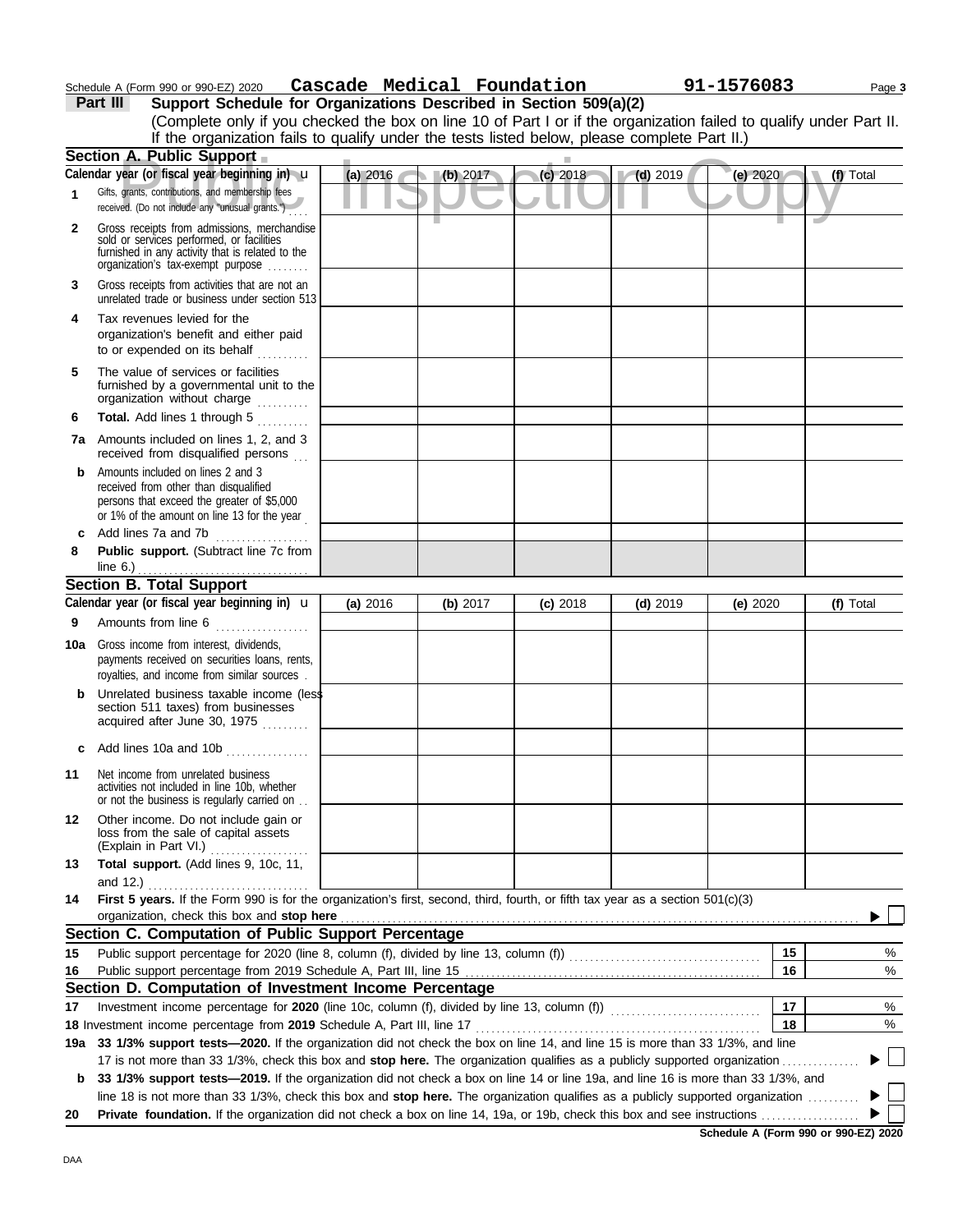| Schedule A (Form 990 or 990-EZ) 2020 | Cascade Medical Foundation | 91-1576083 | Page 4 |
|--------------------------------------|----------------------------|------------|--------|
|                                      |                            |            |        |

|     | <b>Part IV</b><br><b>Supporting Organizations</b>                                                                                                                                                                                  |                 |     |    |
|-----|------------------------------------------------------------------------------------------------------------------------------------------------------------------------------------------------------------------------------------|-----------------|-----|----|
|     | (Complete only if you checked a box in line 12 on Part I. If you checked box 12a, Part I, complete Sections A                                                                                                                      |                 |     |    |
|     | and B. If you checked box 12b, Part I, complete Sections A and C. If you checked box 12c, Part I, complete                                                                                                                         |                 |     |    |
|     | Sections A, D, and E. If you checked box 12d, Part I, complete Sections A and D, and complete Part V.)                                                                                                                             |                 |     |    |
|     | Section A. All Supporting Organizations<br>e n                                                                                                                                                                                     |                 |     |    |
|     |                                                                                                                                                                                                                                    |                 | Yes | No |
| 1   | Are all of the organization's supported organizations listed by name in the organization's governing                                                                                                                               |                 |     |    |
|     | documents? If "No," describe in Part VI how the supported organizations are designated. If designated by                                                                                                                           |                 |     |    |
|     | class or purpose, describe the designation. If historic and continuing relationship, explain.                                                                                                                                      | 1               |     |    |
| 2   | Did the organization have any supported organization that does not have an IRS determination of status                                                                                                                             |                 |     |    |
|     | under section 509(a)(1) or (2)? If "Yes," explain in Part VI how the organization determined that the supported                                                                                                                    |                 |     |    |
|     | organization was described in section 509(a)(1) or (2).                                                                                                                                                                            | 2               |     |    |
| За  | Did the organization have a supported organization described in section $501(c)(4)$ , (5), or (6)? If "Yes," answer                                                                                                                |                 |     |    |
|     | lines 3b and 3c below.                                                                                                                                                                                                             | 3a              |     |    |
| b   | Did the organization confirm that each supported organization qualified under section $501(c)(4)$ , (5), or (6) and                                                                                                                |                 |     |    |
|     | satisfied the public support tests under section 509(a)(2)? If "Yes," describe in Part VI when and how the                                                                                                                         |                 |     |    |
|     | organization made the determination.                                                                                                                                                                                               | 3b              |     |    |
| c   | Did the organization ensure that all support to such organizations was used exclusively for section $170(c)(2)(B)$                                                                                                                 |                 |     |    |
|     | purposes? If "Yes," explain in Part VI what controls the organization put in place to ensure such use.                                                                                                                             | 3c              |     |    |
| 4a  | Was any supported organization not organized in the United States ("foreign supported organization")? If                                                                                                                           |                 |     |    |
|     | "Yes," and if you checked 12a or 12b in Part I, answer (b) and (c) below.                                                                                                                                                          | 4a              |     |    |
| b   | Did the organization have ultimate control and discretion in deciding whether to make grants to the foreign                                                                                                                        |                 |     |    |
|     | supported organization? If "Yes," describe in Part VI how the organization had such control and discretion                                                                                                                         |                 |     |    |
|     | despite being controlled or supervised by or in connection with its supported organizations.                                                                                                                                       | 4b              |     |    |
| с   | Did the organization support any foreign supported organization that does not have an IRS determination                                                                                                                            |                 |     |    |
|     | under sections $501(c)(3)$ and $509(a)(1)$ or $(2)$ ? If "Yes," explain in Part VI what controls the organization used                                                                                                             |                 |     |    |
|     | to ensure that all support to the foreign supported organization was used exclusively for section $170(c)(2)(B)$                                                                                                                   |                 |     |    |
|     | purposes.                                                                                                                                                                                                                          | 4с              |     |    |
| 5a  | Did the organization add, substitute, or remove any supported organizations during the tax year? If "Yes,"                                                                                                                         |                 |     |    |
|     | answer lines 5b and 5c below (if applicable). Also, provide detail in Part VI, including (i) the names and EIN                                                                                                                     |                 |     |    |
|     | numbers of the supported organizations added, substituted, or removed; (ii) the reasons for each such action;<br>(iii) the authority under the organization's organizing document authorizing such action; and (iv) how the action |                 |     |    |
|     | was accomplished (such as by amendment to the organizing document).                                                                                                                                                                | 5a              |     |    |
| b   | Type I or Type II only. Was any added or substituted supported organization part of a class already                                                                                                                                |                 |     |    |
|     | designated in the organization's organizing document?                                                                                                                                                                              | 5b              |     |    |
| c   | Substitutions only. Was the substitution the result of an event beyond the organization's control?                                                                                                                                 | 5c              |     |    |
| 6   | Did the organization provide support (whether in the form of grants or the provision of services or facilities) to                                                                                                                 |                 |     |    |
|     | anyone other than (i) its supported organizations, (ii) individuals that are part of the charitable class benefited                                                                                                                |                 |     |    |
|     | by one or more of its supported organizations, or (iii) other supporting organizations that also support or                                                                                                                        |                 |     |    |
|     | benefit one or more of the filing organization's supported organizations? If "Yes," provide detail in Part VI.                                                                                                                     | 6               |     |    |
| 7   | Did the organization provide a grant, loan, compensation, or other similar payment to a substantial contributor                                                                                                                    |                 |     |    |
|     | (as defined in section $4958(c)(3)(C)$ ), a family member of a substantial contributor, or a 35% controlled entity                                                                                                                 |                 |     |    |
|     | with regard to a substantial contributor? If "Yes," complete Part I of Schedule L (Form 990 or 990-EZ).                                                                                                                            | 7               |     |    |
| 8   | Did the organization make a loan to a disqualified person (as defined in section 4958) not described in line 7?                                                                                                                    |                 |     |    |
|     | If "Yes," complete Part I of Schedule L (Form 990 or 990-EZ).                                                                                                                                                                      | 8               |     |    |
| 9a  | Was the organization controlled directly or indirectly at any time during the tax year by one or more                                                                                                                              |                 |     |    |
|     | disqualified persons, as defined in section 4946 (other than foundation managers and organizations                                                                                                                                 |                 |     |    |
|     | described in section 509(a)(1) or (2))? If "Yes," provide detail in Part VI.                                                                                                                                                       | 9a              |     |    |
| b   | Did one or more disqualified persons (as defined in line 9a) hold a controlling interest in any entity in which                                                                                                                    |                 |     |    |
|     | the supporting organization had an interest? If "Yes," provide detail in Part VI.                                                                                                                                                  | 9b              |     |    |
| c   | Did a disqualified person (as defined in line 9a) have an ownership interest in, or derive any personal benefit                                                                                                                    |                 |     |    |
|     | from, assets in which the supporting organization also had an interest? If "Yes," provide detail in Part VI.                                                                                                                       | 9c              |     |    |
| 10a | Was the organization subject to the excess business holdings rules of section 4943 because of section                                                                                                                              |                 |     |    |
|     | 4943(f) (regarding certain Type II supporting organizations, and all Type III non-functionally integrated                                                                                                                          |                 |     |    |
|     | supporting organizations)? If "Yes," answer line 10b below.                                                                                                                                                                        | 10a             |     |    |
| b   | Did the organization have any excess business holdings in the tax year? (Use Schedule C, Form 4720, to                                                                                                                             | 10 <sub>b</sub> |     |    |
|     | determine whether the organization had excess business holdings.)<br>Schedule A (Form 990 or 990-EZ) 2020                                                                                                                          |                 |     |    |
|     |                                                                                                                                                                                                                                    |                 |     |    |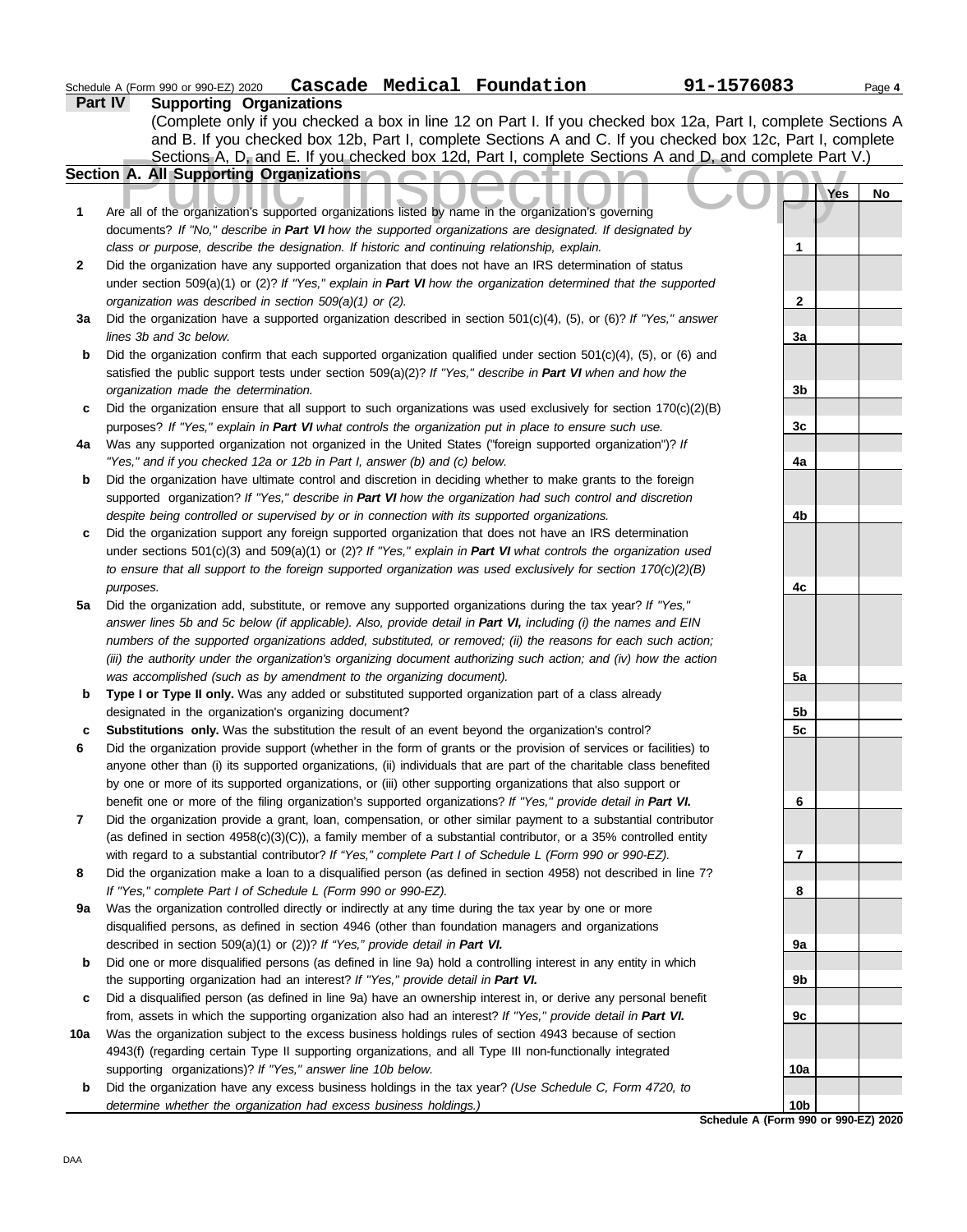|              | Cascade Medical Foundation<br>91-1576083<br>Schedule A (Form 990 or 990-EZ) 2020                                               |                 |            | Page 5 |
|--------------|--------------------------------------------------------------------------------------------------------------------------------|-----------------|------------|--------|
|              | <b>Supporting Organizations (continued)</b><br><b>Part IV</b>                                                                  |                 | Yes        | No     |
| 11           | Has the organization accepted a gift or contribution from any of the following persons?                                        |                 |            |        |
| a            | A person who directly or indirectly controls, either alone or together with persons described in lines 11b and                 |                 |            |        |
|              | 11c below, the governing body of a supported organization?                                                                     | 11a             |            |        |
| b            | A family member of a person described in line 11a above?                                                                       | 11 <sub>b</sub> |            |        |
| c            | A 35% controlled entity of a person described in line 11a or 11b above? If "Yes" to line 11a, 11b, or 11c, provide             |                 |            |        |
|              | detail in Part VI.                                                                                                             | 11c             |            |        |
|              | Section B. Type I Supporting Organizations                                                                                     |                 |            |        |
|              |                                                                                                                                |                 | <b>Yes</b> | No     |
| 1            | Did the governing body, members of the governing body, officers acting in their official capacity, or membership of one or     |                 |            |        |
|              | more supported organizations have the power to regularly appoint or elect at least a majority of the organization's officers,  |                 |            |        |
|              | directors, or trustees at all times during the tax year? If "No," describe in Part VI how the supported organization(s)        |                 |            |        |
|              | effectively operated, supervised, or controlled the organization's activities. If the organization had more than one supported |                 |            |        |
|              | organization, describe how the powers to appoint and/or remove officers, directors, or trustees were allocated among the       |                 |            |        |
|              | supported organizations and what conditions or restrictions, if any, applied to such powers during the tax year.               | 1               |            |        |
| $\mathbf{2}$ | Did the organization operate for the benefit of any supported organization other than the supported                            |                 |            |        |
|              | organization(s) that operated, supervised, or controlled the supporting organization? If "Yes," explain in Part                |                 |            |        |
|              | VI how providing such benefit carried out the purposes of the supported organization(s) that operated,                         |                 |            |        |
|              | supervised, or controlled the supporting organization.                                                                         | $\mathbf{2}$    |            |        |
|              | Section C. Type II Supporting Organizations                                                                                    |                 |            |        |
|              |                                                                                                                                |                 | Yes        | No     |
| 1            | Were a majority of the organization's directors or trustees during the tax year also a majority of the directors               |                 |            |        |
|              | or trustees of each of the organization's supported organization(s)? If "No," describe in Part VI how control                  |                 |            |        |
|              | or management of the supporting organization was vested in the same persons that controlled or managed                         |                 |            |        |
|              | the supported organization(s).                                                                                                 | 1               |            |        |
|              | Section D. All Type III Supporting Organizations                                                                               |                 |            |        |
|              |                                                                                                                                |                 | Yes        | No     |
| 1            | Did the organization provide to each of its supported organizations, by the last day of the fifth month of the                 |                 |            |        |
|              | organization's tax year, (i) a written notice describing the type and amount of support provided during the prior tax          |                 |            |        |
|              | year, (ii) a copy of the Form 990 that was most recently filed as of the date of notification, and (iii) copies of the         |                 |            |        |
|              | organization's governing documents in effect on the date of notification, to the extent not previously provided?               | 1               |            |        |
| $\mathbf{2}$ | Were any of the organization's officers, directors, or trustees either (i) appointed or elected by the supported               |                 |            |        |
|              | organization(s) or (ii) serving on the governing body of a supported organization? If "No," explain in Part VI how             |                 |            |        |
|              | the organization maintained a close and continuous working relationship with the supported organization(s).                    | $\mathbf{2}$    |            |        |
| 3            | By reason of the relationship described in line 2, above, did the organization's supported organizations have                  |                 |            |        |
|              | a significant voice in the organization's investment policies and in directing the use of the organization's                   |                 |            |        |
|              | income or assets at all times during the tax year? If "Yes," describe in Part VI the role the organization's                   |                 |            |        |
|              | supported organizations played in this regard.                                                                                 | 3               |            |        |
|              | Section E. Type III Functionally-Integrated Supporting Organizations                                                           |                 |            |        |

- **1** *Check the box next to the method that the organization used to satisfy the Integral Part Test during the year (see instructions).*
	- The organization satisfied the Activities Test. *Complete line 2 below.* **a**
	- The organization is the parent of each of its supported organizations. *Complete line 3 below.* **b**
	- The organization supported a governmental entity. *Describe in Part VI how you supported a governmental entity (see instructions).* **c**
- **2** Activities Test. *Answer lines 2a and 2b below.*
- **a** Did substantially all of the organization's activities during the tax year directly further the exempt purposes of the supported organization(s) to which the organization was responsive? *If "Yes," then in Part VI identify those supported organizations and explain how these activities directly furthered their exempt purposes, how the organization was responsive to those supported organizations, and how the organization determined that these activities constituted substantially all of its activities.*
- **b** Did the activities described in line 2a, above, constitute activities that, but for the organization's involvement, one or more of the organization's supported organization(s) would have been engaged in? If "Yes," explain in *Part VI the reasons for the organization's position that its supported organization(s) would have engaged in these activities but for the organization's involvement.*
- **3** Parent of Supported Organizations. *Answer lines 3a and 3b below.*
	- **a** Did the organization have the power to regularly appoint or elect a majority of the officers, directors, or trustees of each of the supported organizations? *If "Yes" or "No," provide details in Part VI.*
- **b** Did the organization exercise a substantial degree of direction over the policies, programs, and activities of each of its supported organizations? *If "Yes," describe in Part VI the role played by the organization in this regard.*

DAA **Schedule A (Form 990 or 990-EZ) 2020 3b**

**2a**

**2b**

**3a**

**Yes No**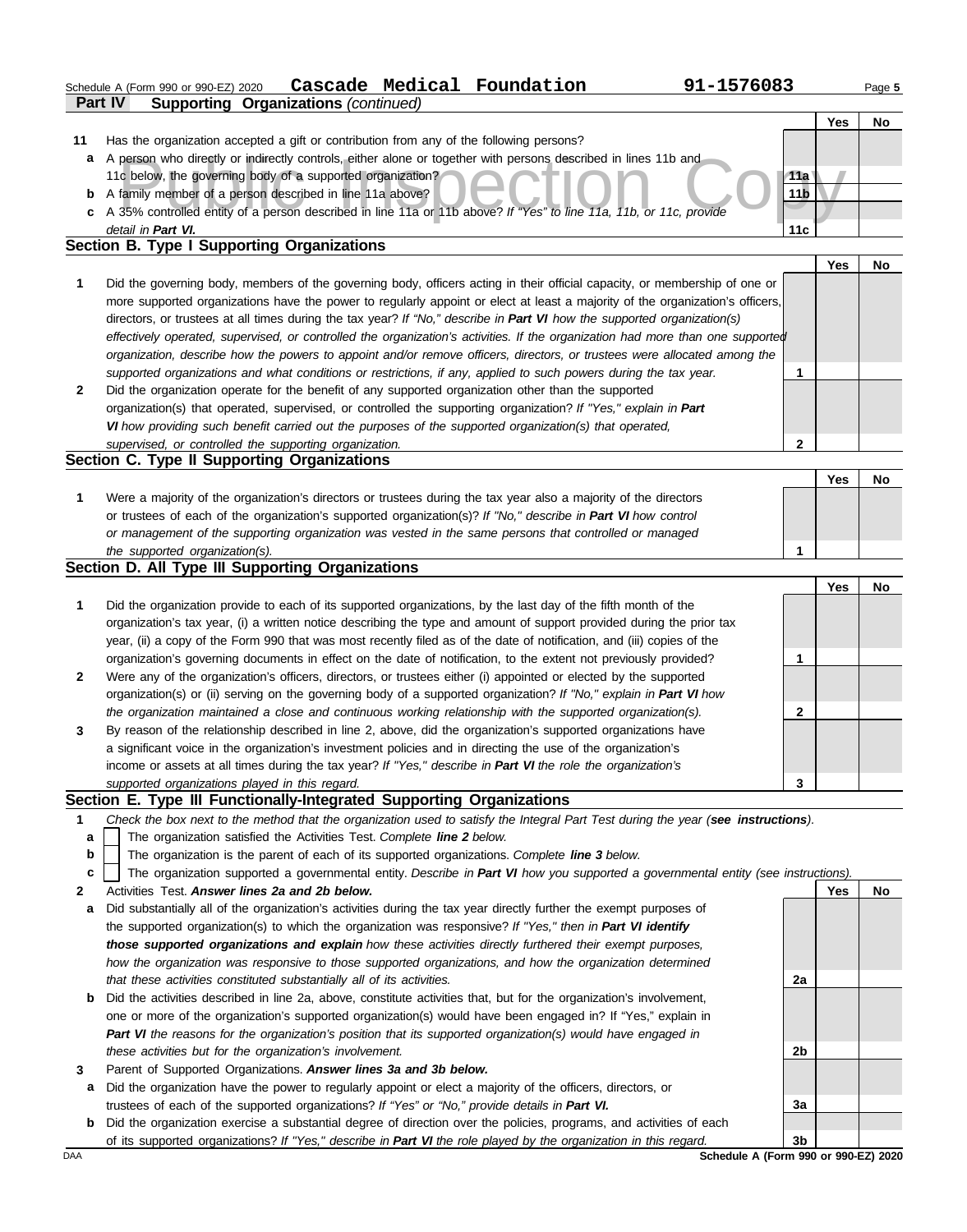| 1              | Check here if the organization satisfied the Integral Part Test as a qualifying trust on Nov. 20, 1970 (explain in Part VI). See |                         |                |                                |  |  |  |  |
|----------------|----------------------------------------------------------------------------------------------------------------------------------|-------------------------|----------------|--------------------------------|--|--|--|--|
|                | instructions. All other Type III non-functionally integrated supporting organizations must complete Sections A through E.        |                         |                |                                |  |  |  |  |
|                | Section A - Adjusted Net Income                                                                                                  |                         | (A) Prior Year | (B) Current Year<br>(optional) |  |  |  |  |
| 1              | Net short-term capital gain                                                                                                      | 1                       |                |                                |  |  |  |  |
| $\mathbf{2}$   | Recoveries of prior-year distributions                                                                                           | $\overline{2}$          |                |                                |  |  |  |  |
| 3              | Other gross income (see instructions)                                                                                            | 3                       |                |                                |  |  |  |  |
| 4              | Add lines 1 through 3.                                                                                                           | $\overline{\mathbf{4}}$ |                |                                |  |  |  |  |
| 5              | Depreciation and depletion                                                                                                       | 5                       |                |                                |  |  |  |  |
| 6              | Portion of operating expenses paid or incurred for production or collection of                                                   |                         |                |                                |  |  |  |  |
|                | gross income or for management, conservation, or maintenance of property                                                         |                         |                |                                |  |  |  |  |
|                | held for production of income (see instructions)                                                                                 | 6                       |                |                                |  |  |  |  |
| $\mathbf{7}$   | Other expenses (see instructions)                                                                                                | $\overline{7}$          |                |                                |  |  |  |  |
| 8              | Adjusted Net Income (subtract lines 5, 6, and 7 from line 4)                                                                     | 8                       |                |                                |  |  |  |  |
|                | Section B - Minimum Asset Amount                                                                                                 |                         | (A) Prior Year | (B) Current Year<br>(optional) |  |  |  |  |
| 1              | Aggregate fair market value of all non-exempt-use assets (see                                                                    |                         |                |                                |  |  |  |  |
|                | instructions for short tax year or assets held for part of year):                                                                |                         |                |                                |  |  |  |  |
|                | a Average monthly value of securities                                                                                            | 1a                      |                |                                |  |  |  |  |
|                | <b>b</b> Average monthly cash balances                                                                                           | 1 <sub>b</sub>          |                |                                |  |  |  |  |
|                | c Fair market value of other non-exempt-use assets                                                                               | 1c                      |                |                                |  |  |  |  |
|                | <b>d Total</b> (add lines 1a, 1b, and 1c)                                                                                        | 1 <sub>d</sub>          |                |                                |  |  |  |  |
|                | e Discount claimed for blockage or other factors                                                                                 |                         |                |                                |  |  |  |  |
|                | (explain in detail in Part VI):                                                                                                  |                         |                |                                |  |  |  |  |
|                | 2 Acquisition indebtedness applicable to non-exempt-use assets                                                                   | $\overline{2}$          |                |                                |  |  |  |  |
| 3              | Subtract line 2 from line 1d.                                                                                                    | 3                       |                |                                |  |  |  |  |
| 4              | Cash deemed held for exempt use. Enter 0.015 of line 3 (for greater amount,                                                      |                         |                |                                |  |  |  |  |
|                | see instructions).                                                                                                               | 4                       |                |                                |  |  |  |  |
| 5              | Net value of non-exempt-use assets (subtract line 4 from line 3)                                                                 | 5                       |                |                                |  |  |  |  |
| 6              | Multiply line 5 by 0.035.                                                                                                        | 6                       |                |                                |  |  |  |  |
| 7              | Recoveries of prior-year distributions                                                                                           | $\overline{7}$          |                |                                |  |  |  |  |
| 8              | Minimum Asset Amount (add line 7 to line 6)                                                                                      | 8                       |                |                                |  |  |  |  |
|                | Section C - Distributable Amount                                                                                                 |                         |                | <b>Current Year</b>            |  |  |  |  |
| 1              | Adjusted net income for prior year (from Section A, line 8, column A)                                                            | $\mathbf{1}$            |                |                                |  |  |  |  |
| $\mathbf{2}$   | Enter 0.85 of line 1.                                                                                                            | $\bf 2$                 |                |                                |  |  |  |  |
| 3              | Minimum asset amount for prior year (from Section B, line 8, column A)                                                           | 3                       |                |                                |  |  |  |  |
| 4              | Enter greater of line 2 or line 3.                                                                                               | 4                       |                |                                |  |  |  |  |
| 5              | Income tax imposed in prior year                                                                                                 | 5                       |                |                                |  |  |  |  |
| 6              | <b>Distributable Amount.</b> Subtract line 5 from line 4, unless subject to                                                      |                         |                |                                |  |  |  |  |
|                | emergency temporary reduction (see instructions).                                                                                | 6                       |                |                                |  |  |  |  |
| $\overline{7}$ | Check here if the current year is the organization's first as a non-functionally integrated Type III supporting organization     |                         |                |                                |  |  |  |  |
|                | (see instructions).                                                                                                              |                         |                |                                |  |  |  |  |

**Schedule A (Form 990 or 990-EZ) 2020**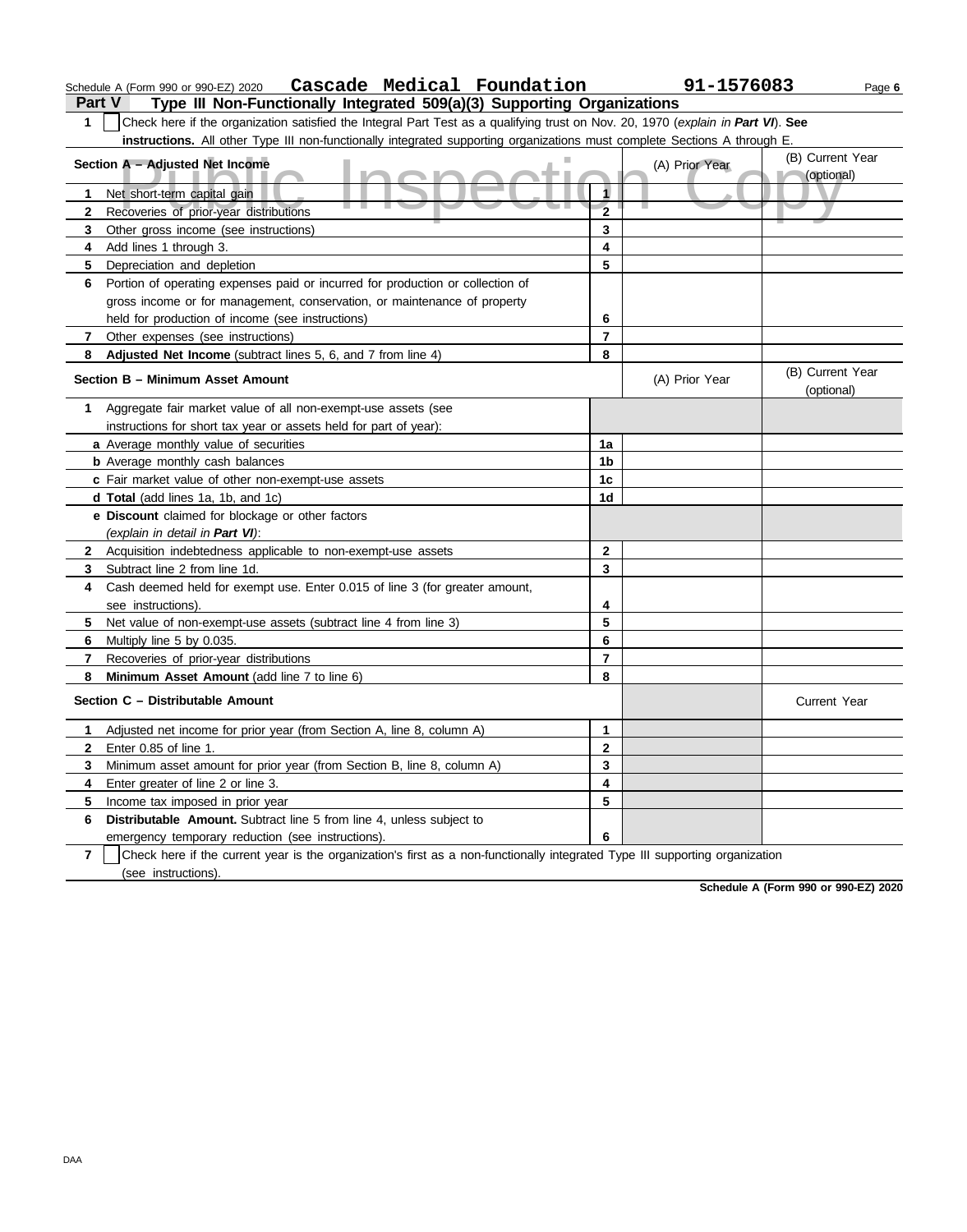Schedule A (Form 990 or 990-EZ) 2020 Page **7 Cascade Medical Foundation 91-1576083**

# **Part V Type III Non-Functionally Integrated 509(a)(3) Supporting Organizations** *(continued)*

|              | Section D - Distributions                                                                     |                             |                           | <b>Current Year</b>  |
|--------------|-----------------------------------------------------------------------------------------------|-----------------------------|---------------------------|----------------------|
| 1            | Amounts paid to supported organizations to accomplish exempt purposes                         |                             |                           |                      |
| $\mathbf{2}$ | Amounts paid to perform activity that directly furthers exempt purposes of supported          |                             |                           |                      |
|              | organizations, in excess of income from activity                                              |                             |                           |                      |
| 3            | Administrative expenses paid to accomplish exempt purposes of supported organizations         |                             |                           |                      |
| 4            | Amounts paid to acquire exempt-use assets                                                     |                             |                           |                      |
| 5            | Qualified set-aside amounts (prior IRS approval required— <i>provide details in Part VI</i> ) |                             |                           |                      |
| 6            | Other distributions ( <i>describe in Part VI</i> ). See instructions.                         |                             |                           |                      |
| 7            | Total annual distributions. Add lines 1 through 6.                                            |                             |                           |                      |
| 8            | Distributions to attentive supported organizations to which the organization is responsive    |                             |                           |                      |
|              | (provide details in Part VI). See instructions.                                               |                             |                           |                      |
| 9            | Distributable amount for 2020 from Section C, line 6                                          |                             |                           |                      |
| 10           | Line 8 amount divided by line 9 amount                                                        |                             |                           |                      |
|              |                                                                                               | (i)                         | (ii)                      | (iii)                |
|              | <b>Section E - Distribution Allocations (see instructions)</b>                                | <b>Excess Distributions</b> | <b>Underdistributions</b> | <b>Distributable</b> |
|              |                                                                                               |                             | Pre-2020                  | Amount for 2020      |
| 1            | Distributable amount for 2020 from Section C, line 6                                          |                             |                           |                      |
| $\mathbf{2}$ | Underdistributions, if any, for years prior to 2020                                           |                             |                           |                      |
|              | (reasonable cause required-explain in Part VI). See                                           |                             |                           |                      |
|              | instructions.                                                                                 |                             |                           |                      |
| 3.           | Excess distributions carryover, if any, to 2020                                               |                             |                           |                      |
|              | a From 2015                                                                                   |                             |                           |                      |
|              |                                                                                               |                             |                           |                      |
|              | <b>c</b> From 2017                                                                            |                             |                           |                      |
|              |                                                                                               |                             |                           |                      |
|              | e From 2019                                                                                   |                             |                           |                      |
|              | f Total of lines 3a through 3e                                                                |                             |                           |                      |
|              | g Applied to underdistributions of prior years                                                |                             |                           |                      |
|              | h Applied to 2020 distributable amount                                                        |                             |                           |                      |
|              | Carryover from 2015 not applied (see instructions)                                            |                             |                           |                      |
|              | Remainder. Subtract lines 3g, 3h, and 3i from line 3f.                                        |                             |                           |                      |
| 4            | Distributions for 2020 from                                                                   |                             |                           |                      |
|              | \$<br>Section D, line 7:                                                                      |                             |                           |                      |
|              | a Applied to underdistributions of prior years                                                |                             |                           |                      |
|              | <b>b</b> Applied to 2020 distributable amount                                                 |                             |                           |                      |
|              | c Remainder. Subtract lines 4a and 4b from line 4.                                            |                             |                           |                      |
| 5            | Remaining underdistributions for years prior to 2020, if                                      |                             |                           |                      |
|              | any. Subtract lines 3g and 4a from line 2. For result                                         |                             |                           |                      |
|              | greater than zero, explain in Part VI. See instructions.                                      |                             |                           |                      |
| 6            | Remaining underdistributions for 2020 Subtract lines 3h                                       |                             |                           |                      |
|              | and 4b from line 1. For result greater than zero, explain in                                  |                             |                           |                      |
|              | Part VI. See instructions.                                                                    |                             |                           |                      |
| 7            | Excess distributions carryover to 2021. Add lines 3j                                          |                             |                           |                      |
|              | and 4c.                                                                                       |                             |                           |                      |
| 8            | Breakdown of line 7:                                                                          |                             |                           |                      |
|              |                                                                                               |                             |                           |                      |
|              |                                                                                               |                             |                           |                      |
|              | c Excess from 2018                                                                            |                             |                           |                      |
|              | d Excess from 2019                                                                            |                             |                           |                      |
|              | e Excess from 2020                                                                            |                             |                           |                      |

**Schedule A (Form 990 or 990-EZ) 2020**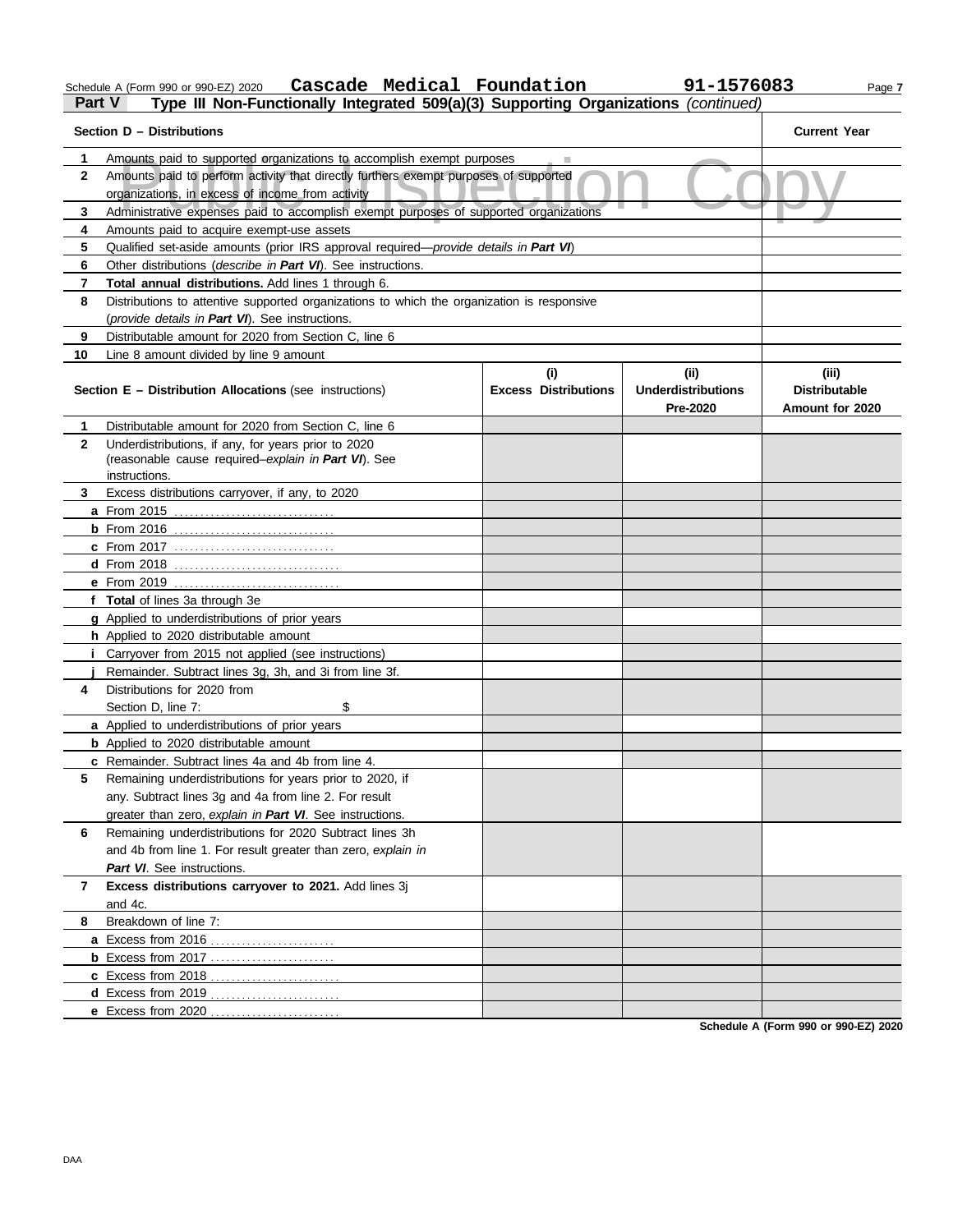|         | Schedule A (Form 990 or 990-EZ) 2020 |                                        |    |     |                                                                                                                                                                                                                                                                                                                                                                                                                                         |  |
|---------|--------------------------------------|----------------------------------------|----|-----|-----------------------------------------------------------------------------------------------------------------------------------------------------------------------------------------------------------------------------------------------------------------------------------------------------------------------------------------------------------------------------------------------------------------------------------------|--|
| Part VI |                                      |                                        |    |     | m 990 or 990-EZ) 2020 Cascade Medical Foundation 91-1576083 Page 8<br>Supplemental Information. Provide the explanations required by Part II, line 10; Part II, line 17a or 17b; Part<br>III, line 12; Part IV, Section A, lines 1, 2, 3b, 3c, 4b, 4c, 5a, 6, 9a, 9b, 9c, 11a, 11b, and 11c; Part IV, Section<br>B, lines 1 and 2; Part IV, Section C, line 1; Part IV, Section D, lines 2 and 3; Part IV, Section E, lines 1c, 2a, 2b, |  |
|         |                                      |                                        |    |     | 3a, and 3b; Part V, line 1; Part V, Section B, line 1e; Part V, Section D, lines 5, 6, and 8; and Part V, Section E,<br>lines 2, 5, and 6. Also complete this part for any additional information. (See instructions.)                                                                                                                                                                                                                  |  |
|         |                                      | Part II, Line 10 - Other Income Detail |    |     |                                                                                                                                                                                                                                                                                                                                                                                                                                         |  |
|         | Other Income                         |                                        | \$ | 559 |                                                                                                                                                                                                                                                                                                                                                                                                                                         |  |
|         |                                      |                                        |    |     |                                                                                                                                                                                                                                                                                                                                                                                                                                         |  |
|         |                                      |                                        |    |     |                                                                                                                                                                                                                                                                                                                                                                                                                                         |  |
|         |                                      |                                        |    |     |                                                                                                                                                                                                                                                                                                                                                                                                                                         |  |
|         |                                      |                                        |    |     |                                                                                                                                                                                                                                                                                                                                                                                                                                         |  |
|         |                                      |                                        |    |     |                                                                                                                                                                                                                                                                                                                                                                                                                                         |  |
|         |                                      |                                        |    |     |                                                                                                                                                                                                                                                                                                                                                                                                                                         |  |
|         |                                      |                                        |    |     |                                                                                                                                                                                                                                                                                                                                                                                                                                         |  |
|         |                                      |                                        |    |     |                                                                                                                                                                                                                                                                                                                                                                                                                                         |  |
|         |                                      |                                        |    |     |                                                                                                                                                                                                                                                                                                                                                                                                                                         |  |
|         |                                      |                                        |    |     |                                                                                                                                                                                                                                                                                                                                                                                                                                         |  |
|         |                                      |                                        |    |     |                                                                                                                                                                                                                                                                                                                                                                                                                                         |  |
|         |                                      |                                        |    |     |                                                                                                                                                                                                                                                                                                                                                                                                                                         |  |
|         |                                      |                                        |    |     |                                                                                                                                                                                                                                                                                                                                                                                                                                         |  |
|         |                                      |                                        |    |     |                                                                                                                                                                                                                                                                                                                                                                                                                                         |  |
|         |                                      |                                        |    |     |                                                                                                                                                                                                                                                                                                                                                                                                                                         |  |
|         |                                      |                                        |    |     |                                                                                                                                                                                                                                                                                                                                                                                                                                         |  |
|         |                                      |                                        |    |     |                                                                                                                                                                                                                                                                                                                                                                                                                                         |  |
|         |                                      |                                        |    |     |                                                                                                                                                                                                                                                                                                                                                                                                                                         |  |
|         |                                      |                                        |    |     |                                                                                                                                                                                                                                                                                                                                                                                                                                         |  |
|         |                                      |                                        |    |     |                                                                                                                                                                                                                                                                                                                                                                                                                                         |  |
|         |                                      |                                        |    |     |                                                                                                                                                                                                                                                                                                                                                                                                                                         |  |
|         |                                      |                                        |    |     |                                                                                                                                                                                                                                                                                                                                                                                                                                         |  |
|         |                                      |                                        |    |     |                                                                                                                                                                                                                                                                                                                                                                                                                                         |  |
|         |                                      |                                        |    |     |                                                                                                                                                                                                                                                                                                                                                                                                                                         |  |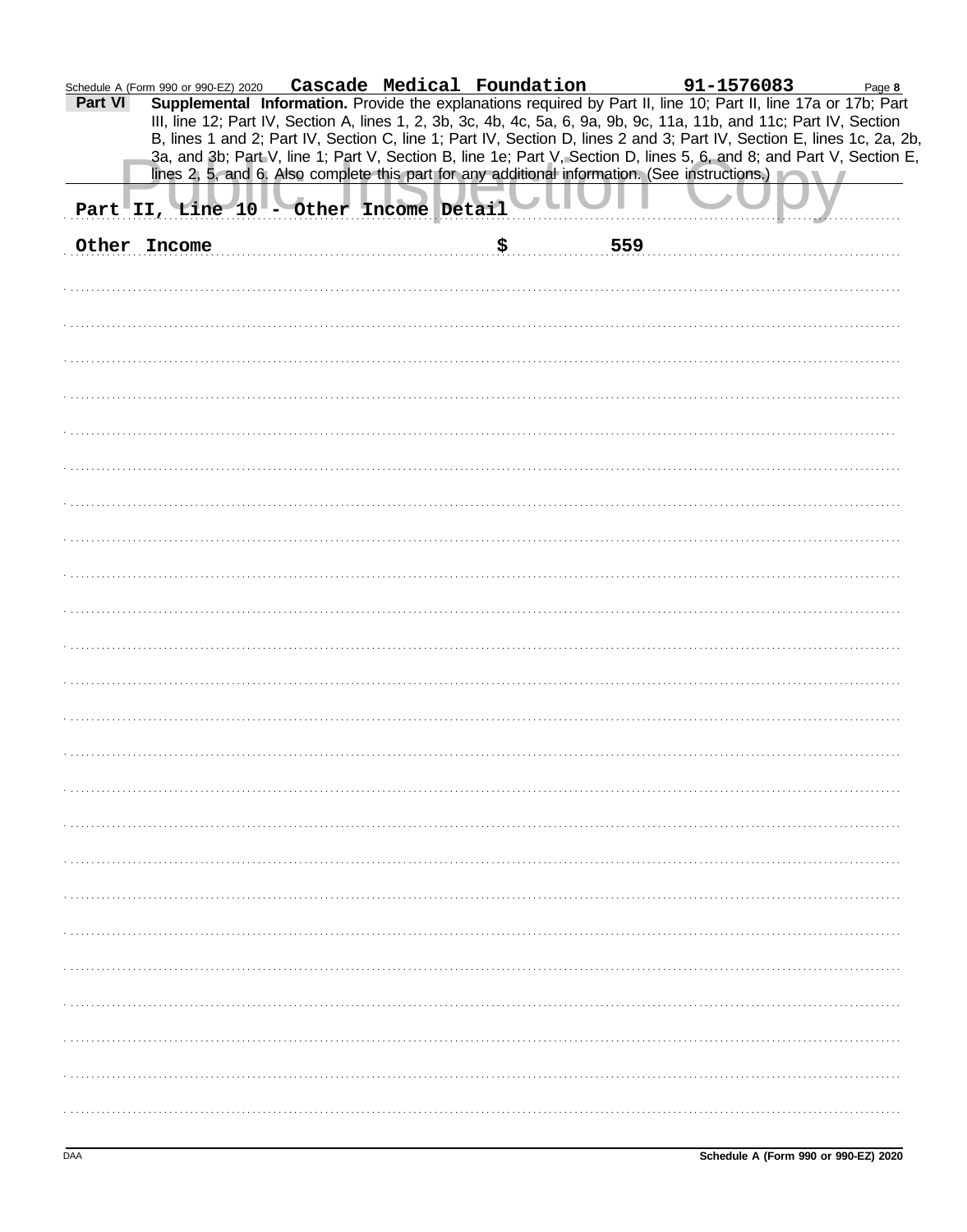| <b>Schedule B</b><br>(Form 990, 990-EZ,<br>or 990-PF)<br>Department of the Treasury<br>Internal Revenue Service | <b>Schedule of Contributors</b><br>u Attach to Form 990, Form 990-EZ, or Form 990-PF.<br>u Go to www.irs.gov/Form990 for the latest information.                                                            | OMB No. 1545-0047<br>2020                           |
|-----------------------------------------------------------------------------------------------------------------|-------------------------------------------------------------------------------------------------------------------------------------------------------------------------------------------------------------|-----------------------------------------------------|
| Name of the organization<br>Medical<br>Cascade<br>Organization type (check one):                                | Foundation                                                                                                                                                                                                  | <b>Employer identification number</b><br>91-1576083 |
| Filers of:                                                                                                      | Section:                                                                                                                                                                                                    |                                                     |
| Form 990 or 990-EZ                                                                                              | X <br>3 ) (enter number) organization<br>501(c)                                                                                                                                                             |                                                     |
|                                                                                                                 | $4947(a)(1)$ nonexempt charitable trust not treated as a private foundation                                                                                                                                 |                                                     |
|                                                                                                                 | 527 political organization                                                                                                                                                                                  |                                                     |
| Form 990-PF                                                                                                     | 501(c)(3) exempt private foundation                                                                                                                                                                         |                                                     |
|                                                                                                                 | 4947(a)(1) nonexempt charitable trust treated as a private foundation                                                                                                                                       |                                                     |
|                                                                                                                 | 501(c)(3) taxable private foundation                                                                                                                                                                        |                                                     |
|                                                                                                                 |                                                                                                                                                                                                             |                                                     |
| instructions.                                                                                                   | Check if your organization is covered by the General Rule or a Special Rule.<br>Note: Only a section 501(c)(7), (8), or (10) organization can check boxes for both the General Rule and a Special Rule. See |                                                     |

## **General Rule**

For an organization filing Form 990, 990-EZ, or 990-PF that received, during the year, contributions totaling \$5,000 or more (in money or property) from any one contributor. Complete Parts I and II. See instructions for determining a contributor's total contributions.

## **Special Rules**

 $\overline{X}$  For an organization described in section 501(c)(3) filing Form 990 or 990-EZ that met the 33<sup>1</sup>/3% support test of the regulations under sections 509(a)(1) and 170(b)(1)(A)(vi), that checked Schedule A (Form 990 or 990-EZ), Part II, line 13, 16a, or 16b, and that received from any one contributor, during the year, total contributions of the greater of **(1)** \$5,000; or **(2)** 2% of the amount on (i) Form 990, Part VIII, line 1h; or (ii) Form 990-EZ, line 1. Complete Parts I and II.

literary, or educational purposes, or for the prevention of cruelty to children or animals. Complete Parts I (entering For an organization described in section 501(c)(7), (8), or (10) filing Form 990 or 990-EZ that received from any one contributor, during the year, total contributions of more than \$1,000 *exclusively* for religious, charitable, scientific, "N/A" in column (b) instead of the contributor name and address), II, and III.

For an organization described in section 501(c)(7), (8), or (10) filing Form 990 or 990-EZ that received from any one contributor, during the year, contributions *exclusively* for religious, charitable, etc., purposes, but no such contributions totaled more than \$1,000. If this box is checked, enter here the total contributions that were received during the year for an *exclusively* religious, charitable, etc., purpose. Don't complete any of the parts unless the **General Rule** applies to this organization because it received *nonexclusively* religious, charitable, etc., contributions totaling \$5,000 or more during the year . . . . . . . . . . . . . . . . . . . . . . . . . . . . . . . . . . . . . . . . . . . . . . . . . . . . . . . . . . . . . . . . . . . . . . . . . . . .  $\blacktriangleright$   $\$\,$ 

990-EZ, or 990-PF), but it **must** answer "No" on Part IV, line 2, of its Form 990; or check the box on line H of its Form 990-EZ or on its Form 990-PF, Part I, line 2, to certify that it doesn't meet the filing requirements of Schedule B (Form 990, 990-EZ, or 990-PF). **Caution:** An organization that isn't covered by the General Rule and/or the Special Rules doesn't file Schedule B (Form 990,

**For Paperwork Reduction Act Notice, see the instructions for Form 990, 990-EZ, or 990-PF.**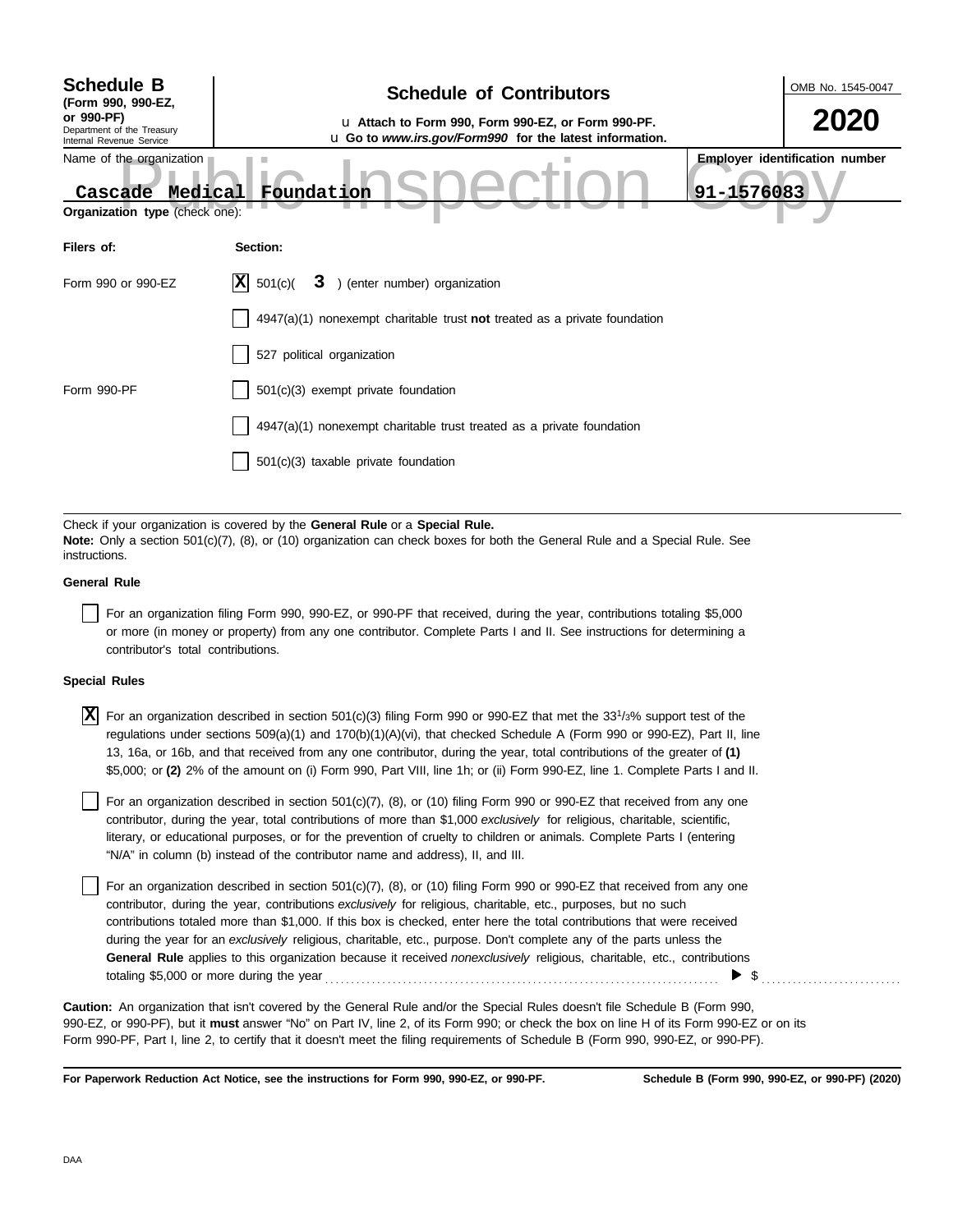|              | Schedule B (Form 990, 990-EZ, or 990-PF) (2020)                                                |                                   | Page 1 of 1<br>Page 2                                                                        |
|--------------|------------------------------------------------------------------------------------------------|-----------------------------------|----------------------------------------------------------------------------------------------|
|              | Name of organization<br>Cascade Medical Foundation                                             |                                   | Employer identification number<br>91-1576083                                                 |
| Part I       | Contributors (see instructions). Use duplicate copies of Part I if additional space is needed. |                                   |                                                                                              |
| (a)<br>No.   | (b)<br>Name, address, and ZIP +                                                                | (c)<br><b>Total contributions</b> | (d)<br>Type of contribution                                                                  |
| $1$ .        |                                                                                                | 5,000<br>\$                       | X<br>Person<br>Payroll<br><b>Noncash</b><br>(Complete Part II for<br>noncash contributions.) |
| (a)<br>No.   | (b)<br>Name, address, and ZIP + 4                                                              | (c)<br><b>Total contributions</b> | (d)<br>Type of contribution                                                                  |
| $2_{\ldots}$ |                                                                                                | 6,000<br>\$                       | Person<br>Payroll<br><b>Noncash</b><br>(Complete Part II for<br>noncash contributions.)      |
| (a)<br>No.   | (b)<br>Name, address, and ZIP + 4                                                              | (c)<br><b>Total contributions</b> | (d)<br>Type of contribution                                                                  |
| $\mathbf{3}$ |                                                                                                | 25,000<br>\$                      | Person<br>Payroll<br><b>Noncash</b><br>(Complete Part II for<br>noncash contributions.)      |
| (a)<br>No.   | (b)<br>Name, address, and ZIP + 4                                                              | (c)<br><b>Total contributions</b> | (d)<br>Type of contribution                                                                  |
| 4            |                                                                                                | 5,000<br>$\mathsf{\$}$            | Person<br>Payroll<br><b>Noncash</b><br>(Complete Part II for<br>noncash contributions.)      |
| (a)<br>No.   | (b)<br>Name, address, and ZIP + 4                                                              | (c)<br><b>Total contributions</b> | (d)<br>Type of contribution                                                                  |
| .            |                                                                                                | \$                                | Person<br>Payroll<br><b>Noncash</b><br>(Complete Part II for<br>noncash contributions.)      |
| (a)<br>No.   | (b)<br>Name, address, and ZIP + 4                                                              | (c)<br><b>Total contributions</b> | (d)<br>Type of contribution                                                                  |
|              |                                                                                                | \$                                | Person<br>Payroll<br><b>Noncash</b><br>(Complete Part II for<br>noncash contributions.)      |

**Schedule B (Form 990, 990-EZ, or 990-PF) (2020)**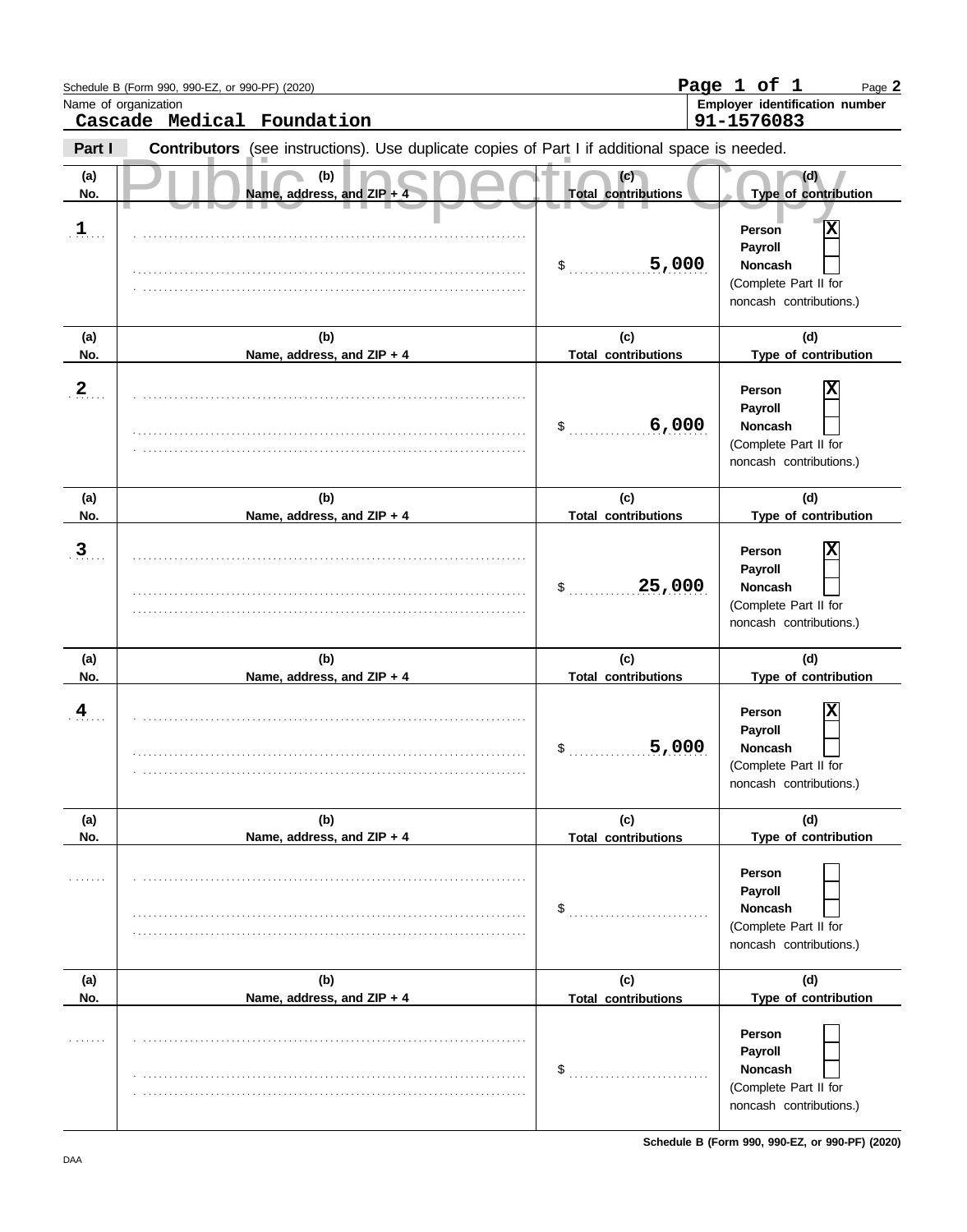| <b>SCHEDULE O</b>                                                           | Supplemental Information to Form 990 or 990-EZ                                                  |       |                                       | OMB No. 1545-0047     |
|-----------------------------------------------------------------------------|-------------------------------------------------------------------------------------------------|-------|---------------------------------------|-----------------------|
| (Form 990 or 990-EZ)                                                        | Complete to provide information for responses to specific questions on                          |       |                                       | <b>2020</b>           |
| Department of the Treasury                                                  | Form 990 or 990-EZ or to provide any additional information.<br>u Attach to Form 990 or 990-EZ. |       |                                       | <b>Open to Public</b> |
| Internal Revenue Service<br>Name of the organization                        | u Go to www.irs.gov/Form990 for the latest information.                                         |       | <b>Employer identification number</b> | Inspection            |
| Cascade Medical Foundation                                                  |                                                                                                 |       | 91-1576083                            |                       |
| Form 990-EZ, Part I, Line 10 - Grants/Similar Amts Paid to Organizations    |                                                                                                 |       |                                       |                       |
| Name: Cascade Medical                                                       |                                                                                                 |       |                                       |                       |
| Address: 817 Commercial Street                                              |                                                                                                 |       |                                       |                       |
| Leavenworth, WA 98826                                                       |                                                                                                 |       |                                       |                       |
| Cash contribution: 15,633                                                   |                                                                                                 |       |                                       |                       |
|                                                                             |                                                                                                 |       |                                       |                       |
|                                                                             |                                                                                                 |       |                                       |                       |
| Form 990-EZ, Part I, Line 16 - Other Expenses                               |                                                                                                 |       |                                       |                       |
| Description                                                                 | Amount                                                                                          |       |                                       |                       |
| Expenses                                                                    |                                                                                                 |       |                                       |                       |
| Advertising & promotion                                                     | \$                                                                                              | 2,446 |                                       |                       |
| Office                                                                      | \$                                                                                              | 995   |                                       |                       |
| Insurance                                                                   | \$.                                                                                             | 529   |                                       |                       |
| Other Expense                                                               | \$                                                                                              | 5,964 |                                       |                       |
|                                                                             | Total \$                                                                                        | 9,934 |                                       |                       |
|                                                                             |                                                                                                 |       |                                       |                       |
|                                                                             |                                                                                                 |       |                                       |                       |
| Form 990-EZ, Part I, Line 20 - Other Changes in Net Assets or Fund Balances |                                                                                                 |       |                                       |                       |
| Description Amount                                                          |                                                                                                 |       |                                       |                       |
| unrealized gain on investments $$$ 28,225                                   |                                                                                                 |       |                                       |                       |
|                                                                             |                                                                                                 |       |                                       |                       |
| Form 990-EZ, Part II, Line 24 - Other Assets                                |                                                                                                 |       |                                       |                       |
| Description Description Deg. of Year End of Year                            |                                                                                                 |       |                                       |                       |
| Prepaid Expenses and Deferred Charges 5 5 0 5 0 5 367                       |                                                                                                 |       |                                       |                       |
|                                                                             |                                                                                                 |       |                                       |                       |
|                                                                             |                                                                                                 |       |                                       |                       |
|                                                                             |                                                                                                 |       |                                       |                       |
| Form 990-EZ, Part II, Line 26 - Other Liabilities                           |                                                                                                 |       |                                       |                       |